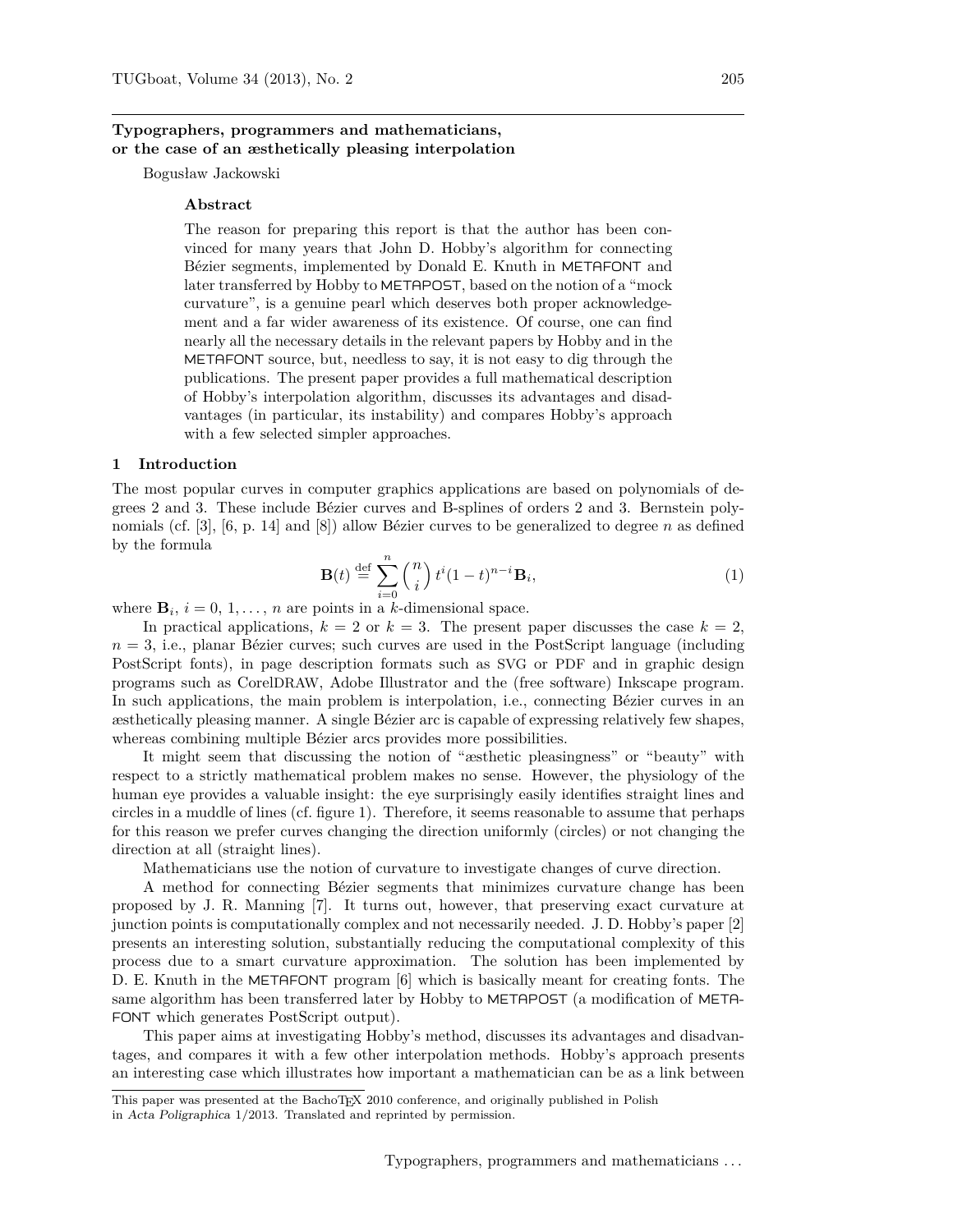

**Figure 1**: Exercise: find the segment of a straight line and a circle.

an artist, e.g., a typographer who creates fonts, and a programmer, who prepares relevant computer tools. A mathematician creates reality models (here: "smoothness" models) and equips programmers with a theoretical basis for creating appropriate tools.

It is assumed that readers have a basic knowledge of mathematics, for example, they are aware that the derivative of a function  $f(t)$  at a point *t* has something to do with a limit  $\lim_{\Delta t \to 0} (f(t + \Delta t) - f(t))/\Delta t$ . On the other hand, although professional mathematicians would find them unnecessary, the details of the derivation of almost all formulas have been presented here, to minimize the prerequisite mathematics. Overall, the author finds Hobby's idea for connecting Bézier curves a real gem that deserves a careful and more widely accessible description than the ones presented in [2, 5].

#### **2 Determinants**

Let us start by recalling the notion of a determinant: a second order determinant, i.e., the determinant for a pair of planar vectors,  $\mathbf{v}_1 = (x_1, y_1)$  and  $\mathbf{v}_2 = (x_2, y_2)$ , is defined as

$$
\det(\mathbf{v}_1, \mathbf{v}_2) \equiv \begin{vmatrix} x_1 & x_2 \\ y_1 & y_2 \end{vmatrix} \stackrel{\text{def}}{=} x_1 y_2 - x_2 y_1. \tag{2}
$$

The following determinant property will be useful later in this paper: it is easy to check with direct calculations for planar determinants that

$$
\det(\mathbf{v}_1 + p\mathbf{v}_2, \mathbf{v}_2) = \det(\mathbf{v}_1, \mathbf{v}_2 + q\mathbf{v}_1) = \det(\mathbf{v}_1, \mathbf{v}_2),
$$
\n(3)

where  $p$  and  $q$  are arbitrary real numbers. The geometric interpretation of a determinant will be useful as well: the absolute value of a planar determinant represents the area of the parallelogram spanned on the vectors in question and its sign depends on the orientation of the vectors—for the counterclockwise orientation of the vectors  $\mathbf{v}_1$  and  $\mathbf{v}_2$  the respective determinant is positive.

A small digression: the above interpretation is, in general, so important that the outstanding Russian mathematician Vladimir I. Arnold in his article on the teaching of mathematics [1] emphasizes: *The determinant of a matrix is an (oriented) volume of the parallelepiped whose edges are its columns. If the students are told this secret (which is carefully hidden in a pure algebraic education), then the whole theory of determinants becomes easy to understand. If determinants are defined otherwise, then any sensible person will forever hate all determinants*.

### **3 Differentiating Bernstein polynomials**

The derivative of a parametrically defined curve is determined by differentiating components of the vector defining the curve. Let us imagine a vehicle (point) whose location at time *t* is defined by  $(x(t), y(t))$ ; then  $(x'(t), y'(t))$  simply defines the direction and value of the velocity of this vehicle and  $(x''(t), y''(t))$  defines the direction and value of vehicle's acceleration.

Let us now return to formula (1) in its general form in order to determine the value of the first and second derivative of the function  $\mathbf{B}(t)$  at points  $t = 0$  and  $t = 1$ , i.e., at the nodes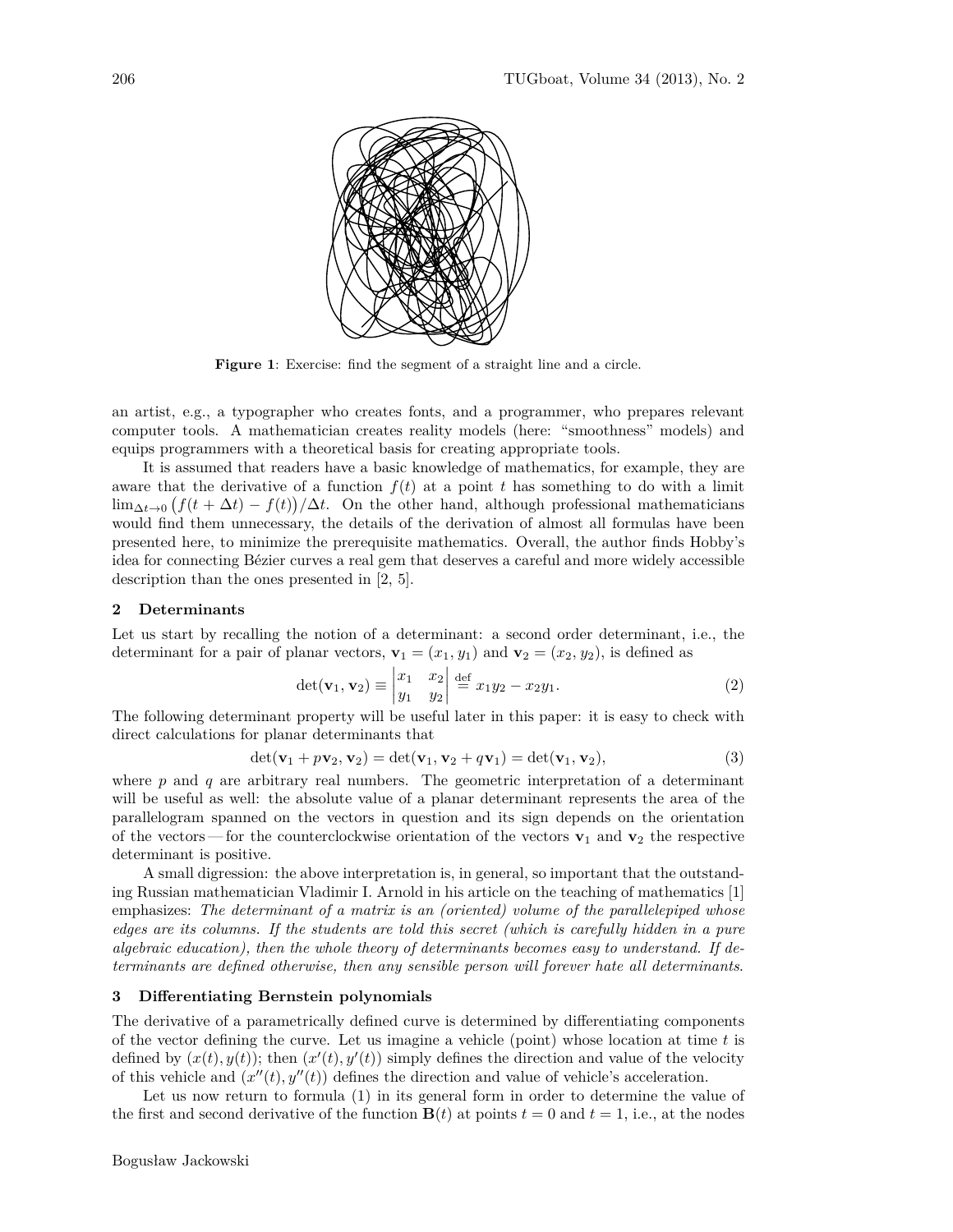$\mathbf{B}(0) = \mathbf{B}_0$  and  $\mathbf{B}(1) = \mathbf{B}_n$ . Differentiating the polynomial once and twice produces results of the form

$$
\mathbf{B}'(t) = n(1-t)^{n-1}(\mathbf{B}_1 - \mathbf{B}_0) + \mathbf{V}(t),
$$
  
\n
$$
\mathbf{B}''(t) = (n-1)n(1-t)^{n-2}((\mathbf{B}_0 - \mathbf{B}_1) + (\mathbf{B}_2 - \mathbf{B}_1)) + \mathbf{W}(t),
$$
\n(4)

where  $V(t)$  and  $W(t)$  are certain polynomials (the exact formulas are unimportant here) such that  $V(0) = W(0) = V(1) = W(1) = 0$ , hence

$$
\mathbf{B}'(0) = n(\mathbf{B}_1 - \mathbf{B}_0), \quad \mathbf{B}''(0) = (n-1)n((\mathbf{B}_0 - \mathbf{B}_1) + (\mathbf{B}_2 - \mathbf{B}_1)).
$$
 (5)

For  $t = 1$ , similar relations can be found:

$$
\mathbf{B}'(1) = n(\mathbf{B}_n - \mathbf{B}_{n-1}), \quad \mathbf{B}''(1) = (n-1)n((\mathbf{B}_{n-2} - \mathbf{B}_{n-1}) + (\mathbf{B}_n - \mathbf{B}_{n-1})).
$$
 (6)

Note that defining "normalized" derivatives as

$$
\mathbf{\bar{B}}'(t) \equiv \left(\overline{B}'_x(t), \overline{B}'_y(t)\right) \stackrel{\text{def}}{=} \frac{1}{n} \mathbf{B}'(t), \quad \mathbf{\bar{B}}''(t) \equiv \left(\overline{B}''_x(t), \overline{B}''_y(t)\right) \stackrel{\text{def}}{=} \frac{1}{(n-1)n} \mathbf{B}''(t),\tag{7}
$$

we can rewrite dependencies (5) and (6) as

$$
\mathbf{\bar{B}}'(0) = \mathbf{B}_1 - \mathbf{B}_0, \quad \mathbf{\bar{B}}''(0) = (\mathbf{B}_0 - \mathbf{B}_1) + (\mathbf{B}_2 - \mathbf{B}_1),
$$
\n(8)

$$
\mathbf{\bar{B}}'(1) = \mathbf{B}_n - \mathbf{B}_{n-1}, \quad \mathbf{\bar{B}}''(1) = (\mathbf{B}_{n-2} - \mathbf{B}_{n-1}) + (\mathbf{B}_n - \mathbf{B}_{n-1}).
$$
\n(9)

The geometric interpretation, shown in figure 2, should help to understand the formulas (8) and (9), especially the expression for the second derivative. For example, vectors  $\mathbf{\bar{B}}''(0)$ and  $\mathbf{\bar{B}}''(1)$  shown in figure 2, indicate the direction of the centripetal force acting on a fictive point passenger of the point vehicle (mentioned at the beginning of this section) at the endpoints  $\mathbf{B}_0$  and  $\mathbf{B}_n$ , respectively.



**Figure 2**: Geometric interpretation of the first and second derivatives of a Bernstein polynomial.

# **4 Curvature**

In what follows, the precise definition of the curvature of a planar curve will be needed. For the purpose of this paper, the most commonly accepted definition which is simple and is (the author believes) the most natural one will be used. According to this definition, the curvature of a flat curve is simply the measure of the change of curve direction; more precisely, the change of the angle counted with respect to the curve length for an infinitesimal change of the "time" parameter — see figure 3.

Applying elementary transformations of the curvature formula presented in figure 3, one obtains

$$
\kappa(t) = \lim_{\Delta t \to 0} \frac{\Delta \varphi}{\Delta t} \frac{1}{\Delta s / \Delta t} = \lim_{\Delta t \to 0} \frac{\Delta \varphi}{\Delta t} \frac{1}{\sqrt{(\Delta x / \Delta t)^2 + (\Delta y / \Delta t)^2}} =
$$
  
=  $\frac{d\varphi}{dt} \frac{1}{\sqrt{\left(\frac{dx}{dt}\right)^2 + \left(\frac{dy}{dt}\right)^2}}$ . (10)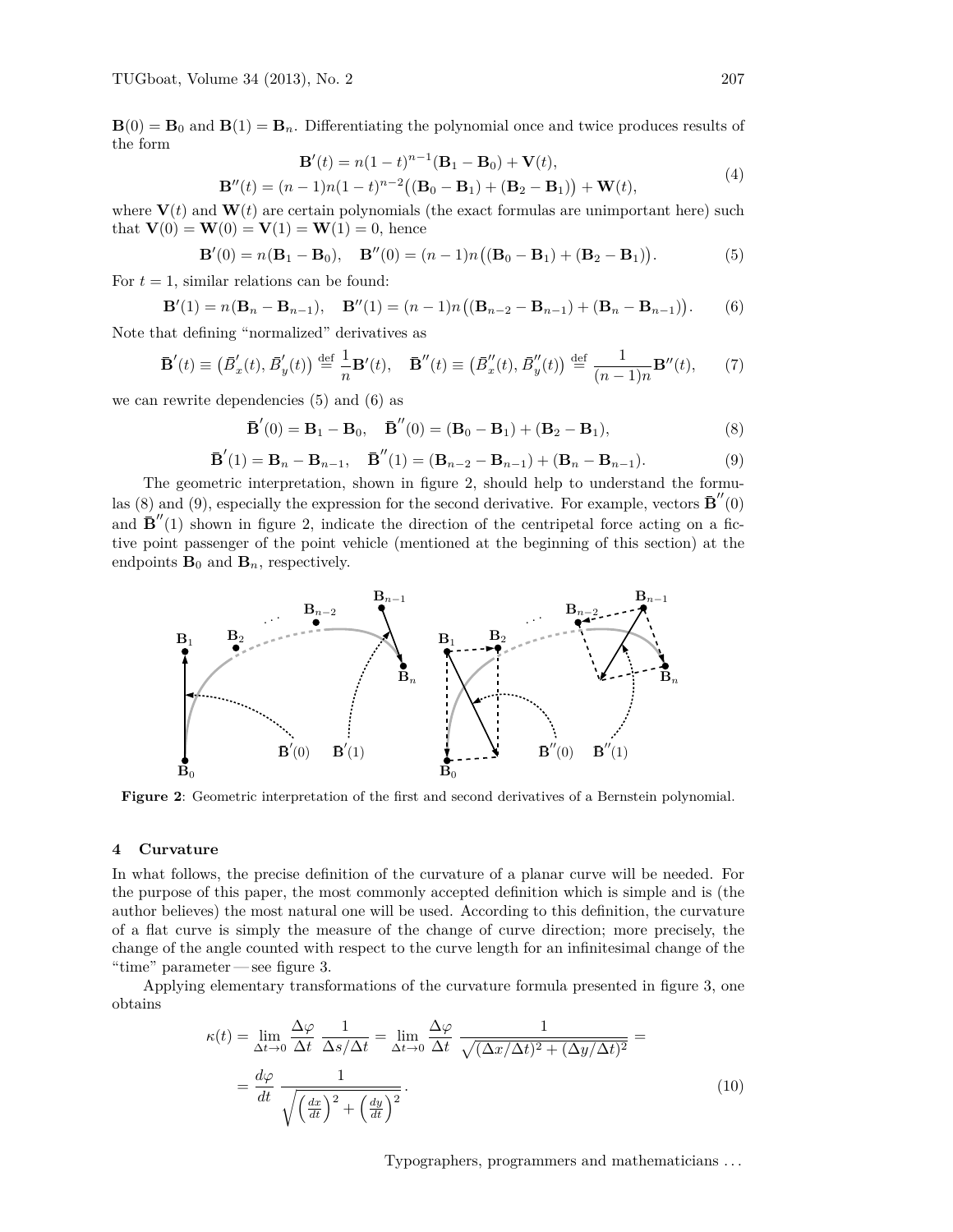

**Figure 3**: Definition of the curvature  $\kappa(t)$  of a planar curve defined parametrically as  $(x(t), y(t))$ ; for purposes of consistency with the definition of a determinant (2), counterclockwise angles will be considered positive  $(cf. figure 4).$ 



**Figure 4**: Convention of determining of the angle  $\leq \mathbf{B}_a \mathbf{B}_b \mathbf{B}_c$  with absolute value less than  $\pi$ : the sign of the directed angle (from the arm  $B_bB_a$ to the arm  $\mathbf{B}_b \mathbf{B}_c$  at the vertex  $\mathbf{B}_b$  will be considered consistent with the sign of the determinant det( $\mathbf{B}_a - \mathbf{B}_b$ ,  $\mathbf{B}_c - \mathbf{B}_b$ ); arrows denote the assumed orientation of the angles, gray lines mark the shape of the Bézier arcs defined by the respective quadrilaterals  $\mathbf{B}_0 \mathbf{B}_1 \mathbf{B}_2 \mathbf{B}_3$ , according to equation (1) for  $k = 2$  and  $n = 3$ .

Using a more convenient notation already used in the previous point, namely,  $x'(t) \equiv \frac{dx}{dt}$ ,  $y'(t) \equiv \frac{dy}{dt}$ , formula  $\varphi(t) = \arctan\left(\frac{y'(t)}{x'(t)}\right)$ , and applying basic differential calculus identities, one obtains

$$
\frac{d\varphi}{dt} \equiv \varphi'(t) = \left(\arctan\left(\frac{y'(t)}{x'(t)}\right)\right)' = \frac{1}{1 + \left(\frac{y'(t)}{x'(t)}\right)^2} \left(\frac{y'(t)}{x'(t)}\right)'
$$
\n
$$
= \frac{1}{1 + \left(\frac{y'(t)}{x'(t)}\right)^2} \frac{x'(t)y''(t) - y'(t)x''(t)}{x'(t)^2}
$$
\n
$$
= \frac{x'(t)y''(t) - y'(t)x''(t)}{x'(t)^2 + y'(t)^2}.
$$
\n(11)

Observe that the numerator of formula (11) is nothing other than the determinant, namely,  $\det((x'(t), y'(t)), (x''(t), y''(t)))$ , which explains our interest in determinants. We will come back to determinants later.

Combining equations (10) and (11) eventually yields

$$
\kappa(t) = \frac{x'(t)y''(t) - y'(t)x''(t)}{(x'(t)^2 + y'(t)^2)^{3/2}}.
$$
\n(12)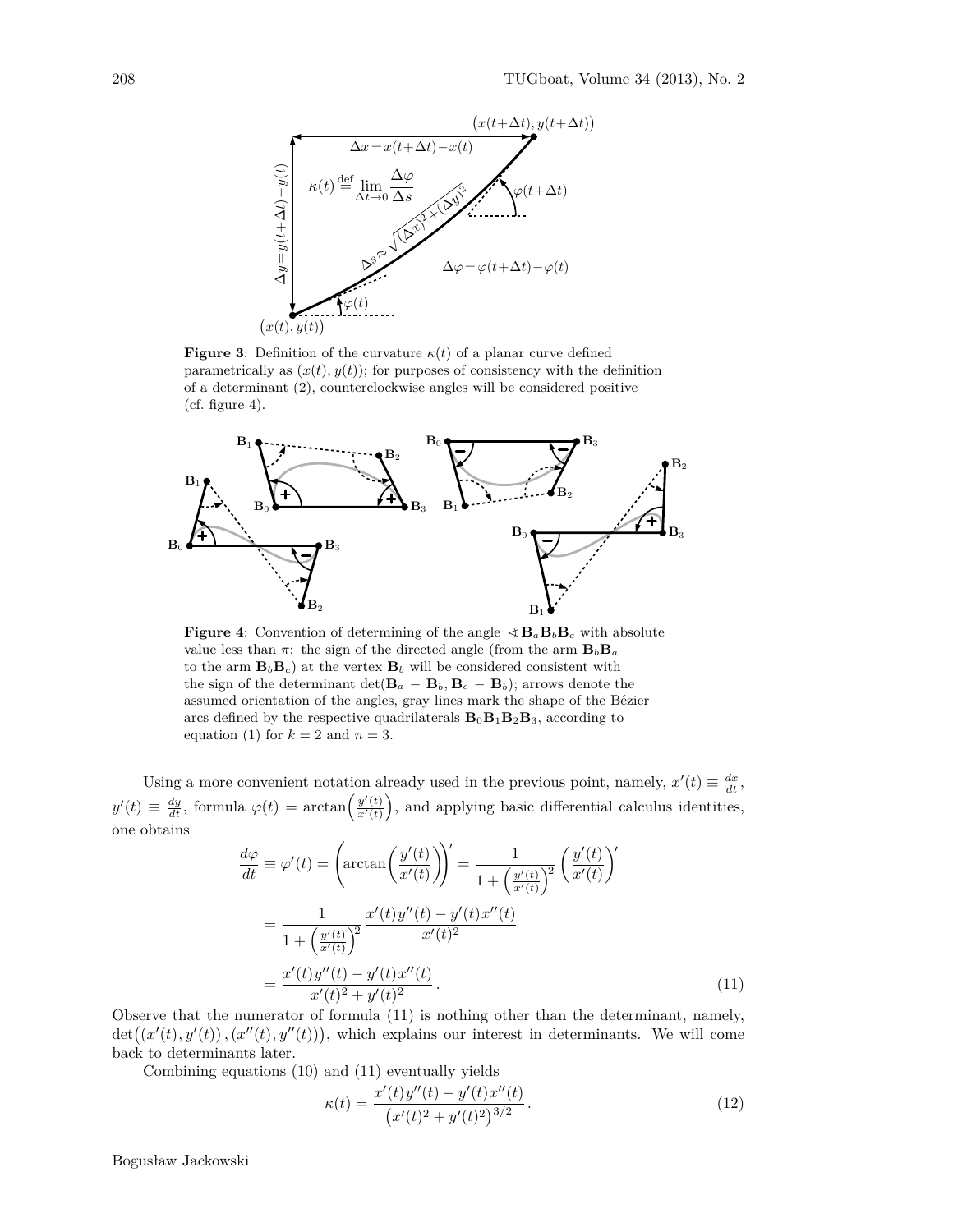The above derivation is far from complete mathematical precision but making it more rigorous does not seem difficult (e.g., it suffices to take arccot instead of arctan in order to handle the case  $x'(t) = 0$ .

The resulting formula (12) can be assigned a simple geometrical meaning.

The simplest case is a straight line defined by  $z(t) = (a_x t + b_x, a_y t + b_y)$ , where  $a_x, b_x, a_y$ and  $b_y$  are real numbers such that  $a_x^2 + a_y^2 \neq 0$ . Obviously, it has curvature equal to zero which is no surprise. Consider thus a less trivial example, namely, a circle of radius *R* with its center in the origin of the coordinate system, oriented counterclockwise:  $z(t) = (R\cos(t), R\sin(t)),$  $0 \le t < 2\pi$ . Obviously,  $z'(t) = (-R\sin(t), R\cos(t))$  and  $z''(t) = (-R\cos(t), -R\sin(t))$ ; from formula (12), it can immediately be derived that

$$
\kappa = \frac{R^2}{(R^2)^{3/2}} = \frac{1}{|R|} = \text{const.}
$$

Note that changing the curve orientation to clockwise,  $z(t) = (R\cos(t), -R\sin(t))$ , results in the change of the sign of curvature:

$$
\kappa = -\frac{1}{|R|} \, .
$$

This example explains why the entity  $\kappa^{-1}$  is called the *radius of curvature* and why clockwise planar curves are called *negatively oriented* while counterclockwise planar curves are called *positively oriented*.

The sign of curvature is, obviously, related to the accepted convention for determining the sign of an angle (cf. figures 3 and 4). The curvature is constant in the case of a straight line and a circle. In general, it is a local quantity. Positive curvature means that the curve (locally) turns to the left, negative curvature that it turns to the right. The points at which the curvature changes sign are called inflection points.

### **4.1 Curvature of Bernstein polynomials**

The formula for curvature for Bernstein polynomials (12) expressed with "normalized" derivatives (7) takes the form

$$
\kappa(t) = \frac{B_x'(t)B_y''(t) - B_y'(t)B_x''(t)}{\left(B_x'(t)^2 + B_y'(t)^2\right)^{3/2}} = \frac{n-1}{n} \frac{\bar{B}_x'(t)\bar{B}_y''(t) - \bar{B}_y'(t)\bar{B}_x''(t)}{\left(\bar{B}_x'(t)^2 + \bar{B}_y'(t)^2\right)^{3/2}}.
$$
\n(13)

Hence, taking into account formulas  $(2)$ ,  $(8)$  and  $(9)$ , it is easy to determine the curvature for  $t = 0$  and  $t = 1$ 

$$
\kappa(0) = \frac{n-1}{n} \frac{\det ((\mathbf{B}_1 - \mathbf{B}_0), (\mathbf{B}_2 - \mathbf{B}_1) + (\mathbf{B}_0 - \mathbf{B}_1))}{|\mathbf{B}_1 - \mathbf{B}_0|^3},
$$
  
\n
$$
\kappa(1) = \frac{n-1}{n} \frac{\det ((\mathbf{B}_n - \mathbf{B}_{n-1}), (\mathbf{B}_{n-2} - \mathbf{B}_{n-1}) + (\mathbf{B}_n - \mathbf{B}_{n-1}))}{|\mathbf{B}_{n-1} - \mathbf{B}_n|^3},
$$
\n(14)

where the notation  $|V|$  means the length of a vector **V**. Next, using property (3), one obtains

$$
\kappa(0) = \frac{n-1}{n} \frac{\det ((\mathbf{B}_1 - \mathbf{B}_0), (\mathbf{B}_2 - \mathbf{B}_1))}{|\mathbf{B}_1 - \mathbf{B}_0|^3},
$$
  
\n
$$
\kappa(1) = \frac{n-1}{n} \frac{\det ((\mathbf{B}_n - \mathbf{B}_{n-1}), (\mathbf{B}_{n-2} - \mathbf{B}_{n-1}))}{|\mathbf{B}_{n-1} - \mathbf{B}_n|^3}.
$$
\n(15)

Let  $h_2^{0,1}$  be the distance (directed) of the point  $\mathbf{B}_2$  to the straight line connecting the points **B**<sub>0</sub> and **B**<sub>1</sub> and, similarly, let  $h_{n-2}^{n-1,n}$  be the distance of the point **B**<sub>*n*−2</sub> to the straight line connecting the points  $\mathbf{B}_{n-1}$  and  $\mathbf{B}_n$ ; note that  $h_2^{0,1}$  and  $h_{n-2}^{n-1,n}$  have the same signs as the determinants  $\det((\mathbf{B}_1 - \mathbf{B}_0), (\mathbf{B}_2 - \mathbf{B}_1))$  and  $\det((\mathbf{B}_n - \mathbf{B}_{n-1}), (\mathbf{B}_{n-2} - \mathbf{B}_{n-1}))$ , respectively — cf. figure 5:  $h_a$  corresponds to  $h_2^{0,1}$  and  $h_b$  corresponds to  $h_{n-2}^{n-1,n}$ , i.e.,  $h_1^{2,3}$ .

In other words, if the point  $\mathbf{B}_2$  is located to the right of the straight line directed from  $\mathbf{B}_0$ to **B**<sub>1</sub>, then  $h_2^{0,1} < 0$ ; if it is located to the left, then  $h_2^{0,1} > 0$ . Similarly, if the point  $\mathbf{B}_{n-2}$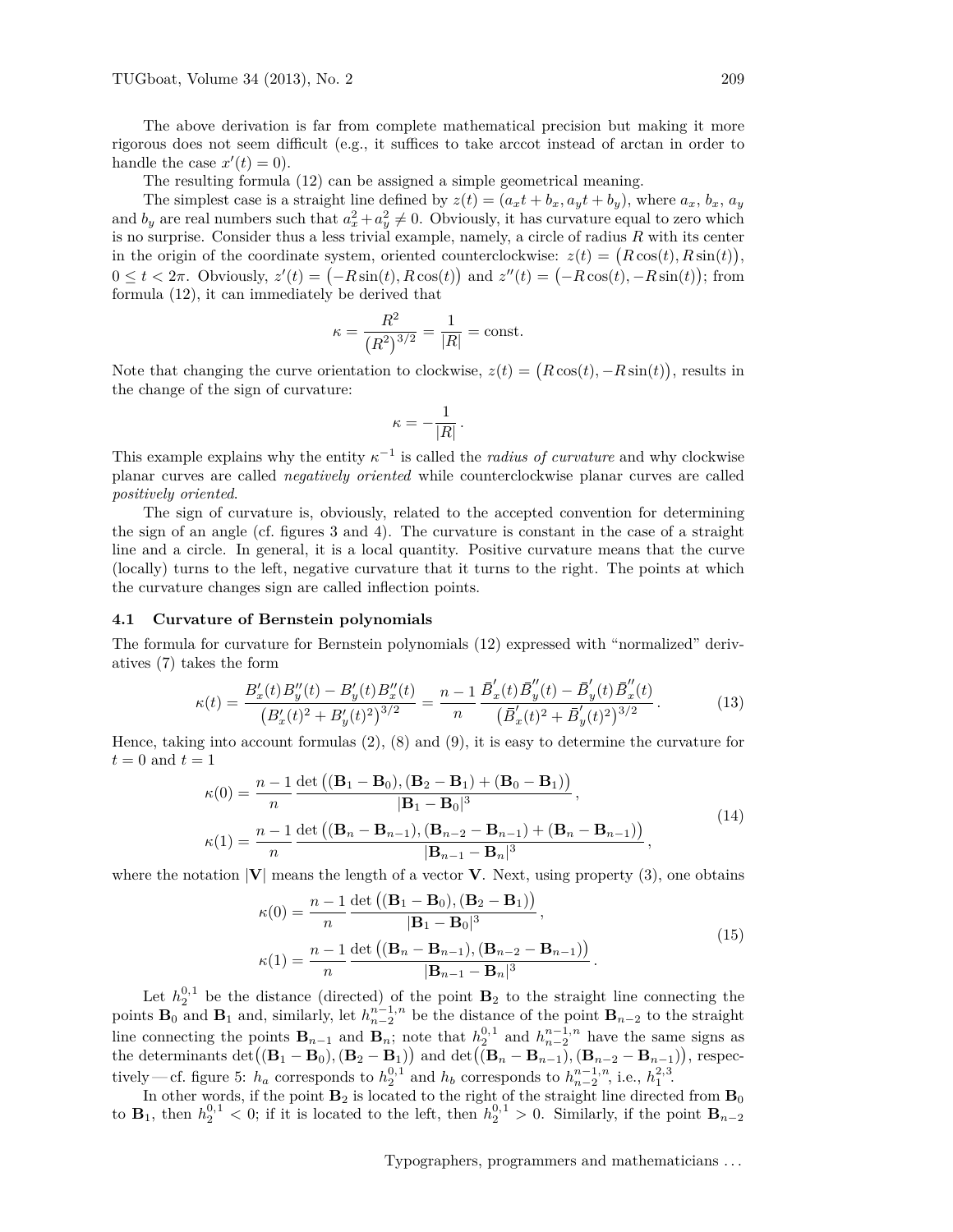

**Figure 5**: Geometrical interpretation of formulas (17) for a Bézier arc  $(n = 3)$ ; the curvature at the points  $\mathbf{B}_0$  and  $\mathbf{B}_3$  is given by (18).

is located to the right of the straight line directed from  $\mathbf{B}_{n-1}$  to  $\mathbf{B}_n$ , then  $h_{n-2}^{n-1,n} < 0$ ; if it is located to the left, then  $h_{n-2}^{n-1,n} > 0$ .

As was said in section 2, the absolute value of a determinant of a pair of vectors on a plane is equal to the area of the relevant parallelogram, thus

$$
\det ((\mathbf{B}_1 - \mathbf{B}_0), (\mathbf{B}_2 - \mathbf{B}_1)) = h_2^{0,1} |\mathbf{B}_1 - \mathbf{B}_0|,
$$
  

$$
\det ((\mathbf{B}_{n-1} - \mathbf{B}_n), (\mathbf{B}_{n-2} - \mathbf{B}_{n-1})) = h_{n-2}^{n,n-1} |\mathbf{B}_{n-1} - \mathbf{B}_n|.
$$
 (16)

Hence eventually

$$
\kappa(0) = \frac{n-1}{n} \frac{h_2^{0,1}}{|\mathbf{B}_1 - \mathbf{B}_0|^2}, \quad \kappa(1) = \frac{n-1}{n} \frac{h_{n-2}^{n,n-1}}{|\mathbf{B}_{n-1} - \mathbf{B}_n|^2}.
$$
(17)

The derivation of formulas  $(17)$  completes our considerations for the general  $(n+1)$ -node case.

#### **4.2 Curvature of Bézier arcs**

Now we can proceed to deriving formulas for the curvature of Bézier arcs, i.e., for the 4-node case. The resulting formulas will be used for the smooth connection of arcs.

As was already mentioned, curvature sign depends on the convention for determining the sign of an angle. In the following, we will determine the sign of an angle (less than  $\pi$ ) in a  $B_0B_1B_2B_3$  quadrilateral according to the convention accepted so far, i.e., we will consider each angle as directed from the previous to the next edge (see figures 3 and 4). Let us examine the situation presented in figure 5: obviously  $\alpha > 0$  whereas  $\beta < 0$ . According to the definition of the directed distance introduced in section 4.1,  $h_a < 0$  and  $h_b > 0$ .

Using the same notation as in figure 5, the curvature formulas for the nodes (endpoints) can be expressed as follows (regardless of the vertex configuration of the relevant quadrilateral):

$$
\kappa(0) = \frac{2}{3} \frac{h_a}{a^2}, \quad \kappa(1) = \frac{2}{3} \frac{h_b}{b^2}.
$$
 (18)

Now, we will eliminate the entities  $h_a$  and  $h_b$  from formulas (18) in order to express curvature as a function of length (which is always non-negative) of the handles (*a* and *b*), the chord (*d*), and the (directed) angles  $\alpha$  and  $\beta$ .

It follows from figure 6 that 
$$
c = d - b \sin(\beta) \cot(\alpha) - b \cos(\beta)
$$
 and  $h_a = -c \sin(\alpha)$ , hence

$$
h_a = -(d\sin(\alpha) - b\sin(\beta)\cos(\alpha) - b\sin(\alpha)\cos(\beta)) = b\sin(\alpha + \beta) - d\sin(\alpha). \tag{19}
$$

Similarly

$$
h_b = a\sin(\alpha + \beta) - d\sin(\beta). \tag{20}
$$

Making use of formulas (19) and (20), we arrive eventually at the expression for Bézier curvature at the endpoints, expressed as a function of length of the handles and angles between the respective handles and the chord

$$
\kappa(0) = \frac{2}{3} \frac{b \sin(\alpha + \beta) - d \sin(\alpha)}{a^2}, \quad \kappa(1) = \frac{2}{3} \frac{a \sin(\alpha + \beta) - d \sin(\beta)}{b^2}.
$$
 (21)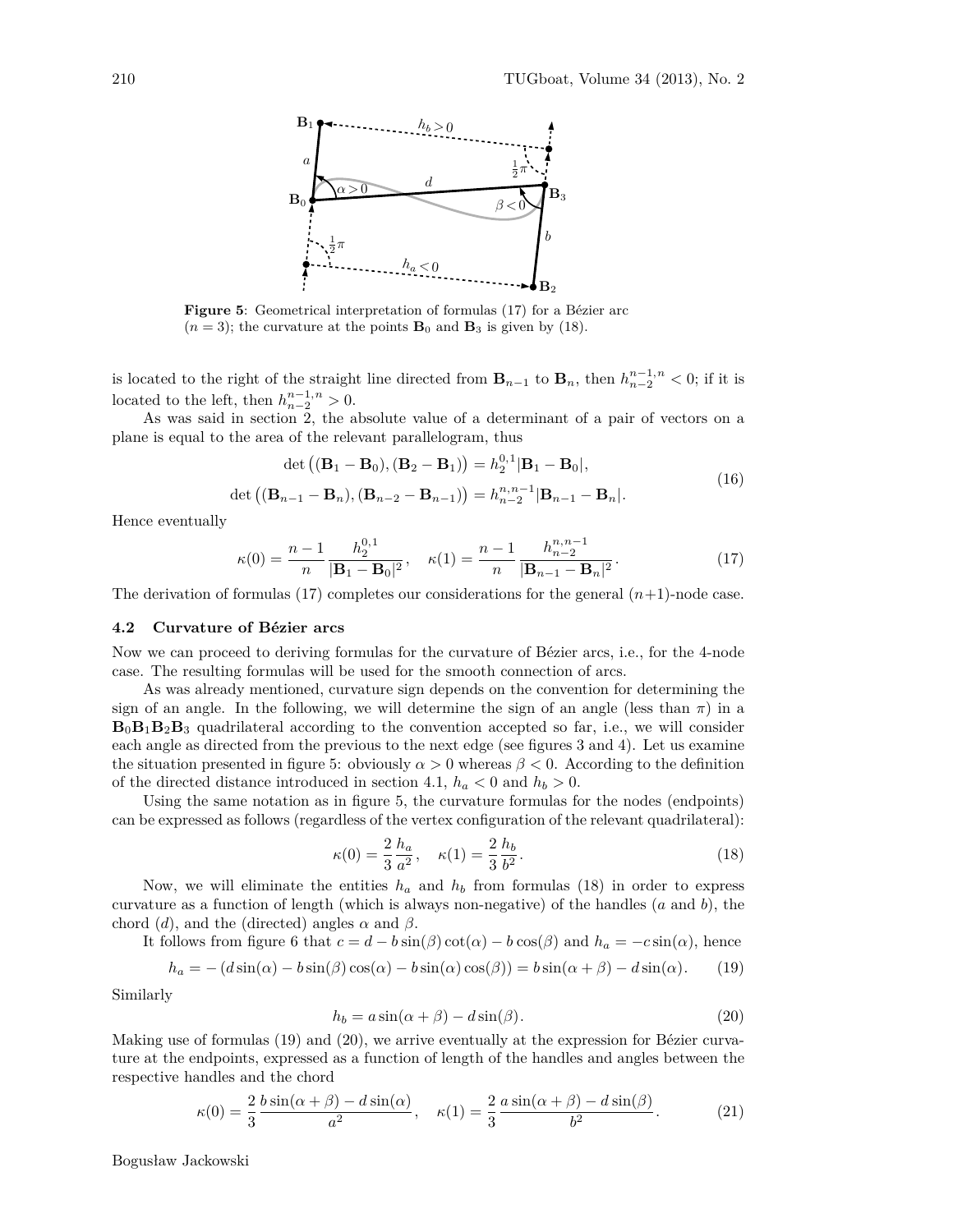

**Figure 6**: Auxiliary sketch for deriving formula (21) which describes the relationship between curvature and the relevant angles (here  $\alpha$  and  $\beta$ ) and the length of the handles and the chord (*a*, *b* and *d*, respectively).

Let us emphasize once again that the resulting formulas are invariant with respect to the vertex configuration of the quadrilateral  $\mathbf{B}_0\mathbf{B}_1\mathbf{B}_2\mathbf{B}_3$ , i.e., they do not depend on the signs of the angles  $\alpha$  and  $\beta$  (cf. figure 4).

# **4.3 Curvature peculiarities**

As figure 7 shows, the mathematical notion of curvature usually reflects what the human eye can see; curves with slightly changing curvature are likely to be called smooth or "neatly formed". If curvature changes rapidly, then we are usually able to point to the place where such a change occurs without mathematical considerations.



**Figure 7**: Curvature  $\kappa$  of the Bézier arc having a unit chord ( $|\mathbf{B}_0 - \mathbf{B}_3| = 1$ ); case (f) results from applying formula (29).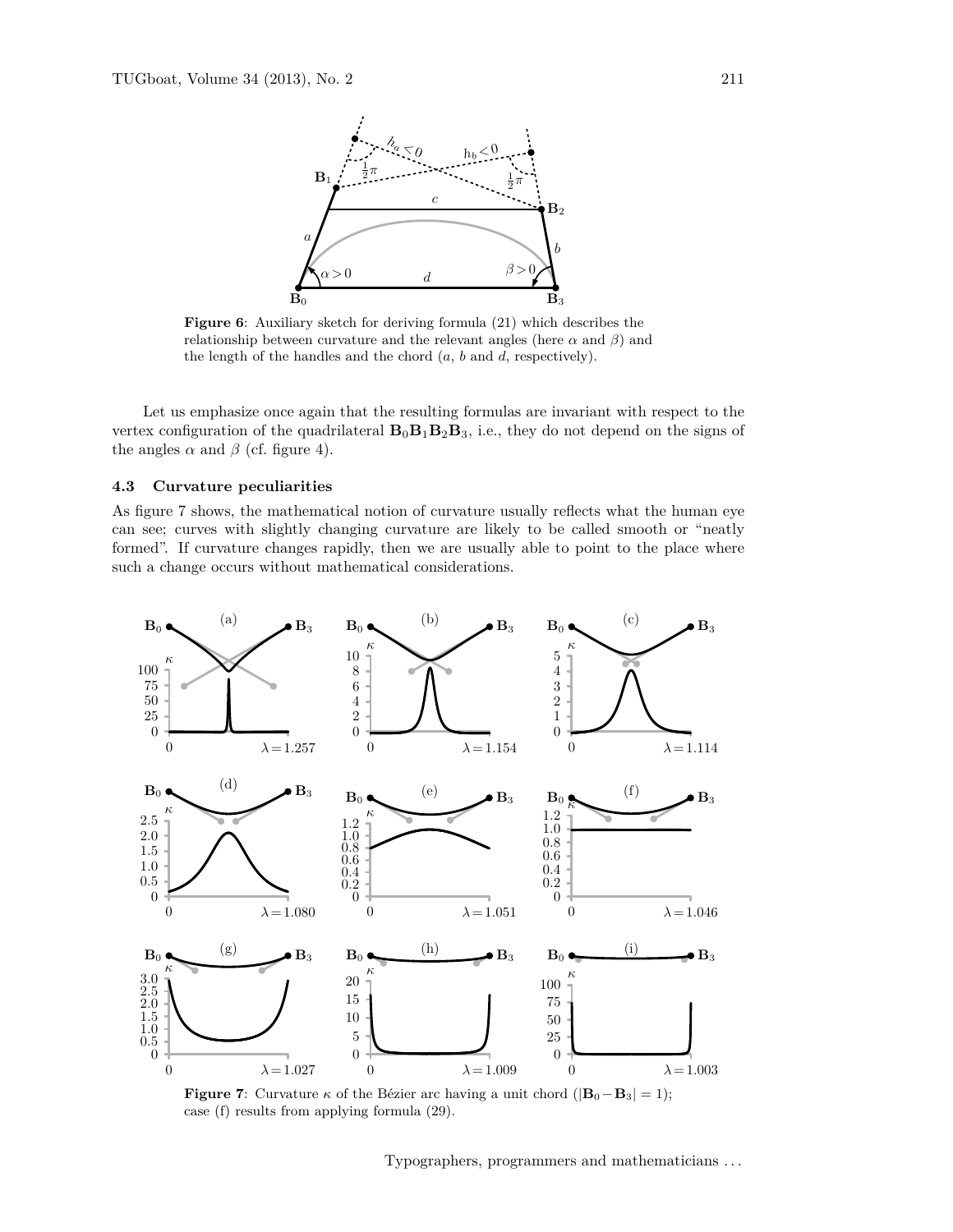It follows from equation (21), however, that curvature can achieve large values when the respective handles are short. It can even approach infinity if control points are very close to the respective endpoints. Even worse, infinite curvature can be imperceptible to the human eye, as figure 7 shows: for cases  $(a)$ – $(c)$  the change of curvature is clearly visible in the middle of the diagram; cases  $(d)$ – $(f)$  are perceived as fragments of a circle or "circle-like" shapes; cases  $(g)$ –(i) illustrate a transformation from a Bézier arc to a chord as the control nodes approach the respective endpoints; in the latter case, paradoxically, the curvature near the endpoints suddenly increases despite the eye not noticing it.

# **5 Bézier arc and a circle**

Let us assume that for given angles  $\alpha$  and  $\beta$ ,  $-\pi < \alpha$ ,  $\beta \leq \pi$ , and for chord length  $d \neq 0$ , the length of the handles can be calculated from the following formulas

$$
a = \frac{1}{3}d\frac{\rho(\alpha,\beta)}{\tau_a}, \quad b = \frac{1}{3}d\frac{\sigma(\alpha,\beta)}{\tau_b},\tag{22}
$$

where  $\rho(\alpha, \beta)$  and  $\sigma(\alpha, \beta)$  are certain functions, not necessarily given explicitly (we will discuss them in a moment) and  $\tau_a$  and  $\tau_b$  are given real (positive) numbers; we will call these numbers *tensions*.

In the METAFONT and METAPOST programs, tensions can be specified explicitly using the 'tension' operator ([6, pp. 129–132 and p. 136, ex. 14.15]). Usually, in practical applications,  $\tau_a = \tau_b = 1$  which is the default tension value in METAFONT and METAPOST.

Let us assume for a moment that  $\tau_a = \tau_b = 1$ ; moreover, assume that  $d = 1$  (in other words, adjust units in such a way that  $d = 1$ ). Then, the first derivative vectors at the endpoints ( $t = 0$  and  $t = 1$ ; cf. (5) and (6)) have the length  $\rho(\alpha, \beta)$  and  $\sigma(\alpha, \beta)$ , respectively. This explains why the functions  $\rho$  and  $\sigma$  are called *velocity functions*.

In applications under consideration, it is natural to assume a basic symmetry property: an exchange of variables should return a geometrically congruent (mirrored) figure, precisely

$$
\rho(\alpha, \beta) = \sigma(\beta, \alpha). \tag{23}
$$

Therefore, we are actually dealing with one function, but it is more convenient to distinguish between the velocity functions at the points  $t = 0$  and  $t = 1$ .

In the METAFONT and METAPOST programs, the velocity function is defined with a relatively complex heuristic formula (due to Hobby):

$$
\rho(\alpha,\beta) = \sigma(\beta,\alpha) = \frac{2 + \sqrt{2}(\sin\alpha - \frac{1}{16}\sin\beta)(\sin\beta - \frac{1}{16}\sin\alpha)(\cos\alpha - \cos\beta)}{\left(1 + \frac{1}{2}(\sqrt{5} - 1)\cos\alpha + \frac{1}{2}(3 - \sqrt{5})\cos\beta\right)},\tag{24}
$$

substantiated in his paper [2]. An alternative form is also given (defined for  $0 < |\alpha| < \beta < \pi$ ), which supposedly works better in asymmetrical cases but is far more complex computationally and more difficult to analyze theoretically:

$$
\rho(\alpha,\beta) = f(\alpha,\beta) + \gamma(\beta)\sin\left(\psi_\beta\left(\frac{\alpha}{\beta}\right)\right), \quad \sigma(\alpha,\beta) = f(\alpha,\beta) - \gamma(\beta)\sin\left(\psi_\beta\left(\frac{\alpha}{\beta}\right)\right),\tag{25}
$$

where

$$
f(\alpha, \beta) = \frac{m\mu^2 + \mu + 2n}{\mu + n\cos(\nu) + n}, \quad m = 0.2678306, \quad n = 0.2638750,
$$

$$
\mu = (\beta - \alpha) \left(\frac{\beta - \alpha}{2\beta}\right), \quad \nu = \frac{\alpha + \beta}{2} \left(\frac{2\beta}{2} \right), \quad (26)
$$

2

*α* + *β*

$$
\gamma(\beta) = \frac{1.17}{\pi}\beta - 0.15\sin(2\beta), \quad \psi_{\beta}(x) = \pi\left(x + (x^2 - 1)\left(\left(0.32 - \frac{\beta}{2\pi}\right)x + 0.5 - \frac{\beta}{2\pi}\right)\right).
$$

2*β*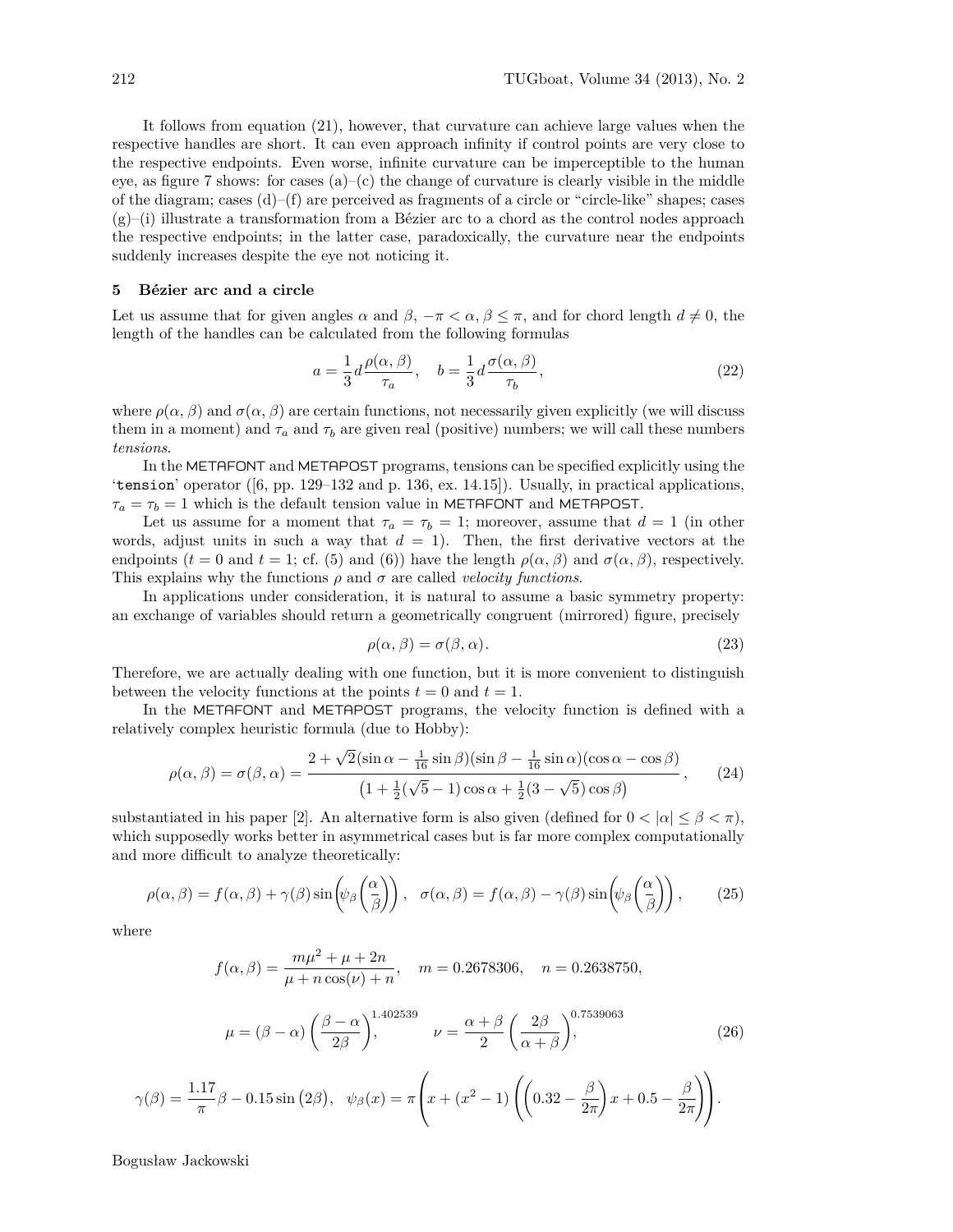Knuth, in his collection of essays entitled *Digital Typography* [4], devotes some attention to the choice of functions  $\rho$  and  $\sigma$ ; he proposes, among others, the following formula

$$
\rho(\alpha, \beta) = \sigma(\beta, \alpha) = \frac{2\sin(\beta)}{\left(1 + \cos\left(\frac{\alpha + \beta}{2}\right)\right)\sin\left(\frac{\alpha + \beta}{2}\right)}
$$
(27)

and suggests how to improve it.

A formula of this kind, but much simpler, was first proposed by J. R. Manning in his already cited paper [7] (Hobby's formula (24) is in fact a sophisticated modification of Manning's formula):

$$
\rho(\alpha, \beta) = \sigma(\beta, \alpha) = \frac{2}{1 + c \cos(\beta) + (1 - c) \cos(\alpha)}.
$$
\n(28)

Manning suggests setting  $c = \frac{2}{3}$ . The idea behind Manning's formula stems from a simple observation: if  $\alpha = \beta$ , then the formula  $\rho(\alpha) = 2/(1 + \cos(\alpha))$  provides a good approximation of a circle by a Bézier arc. Namely, if both (symmetric) handles of the Bézier arc **B**(*t*) have the length given by

$$
\rho(\alpha) = \frac{d}{3} \frac{2}{1 + \cos(\alpha)},\tag{29}
$$

where *d* is the length of the chord of the arc and  $\alpha$  is the angle between handles and the chord, then the point  $\mathbf{B}(\frac{1}{2})$  coincides with the center of the segment of a circle going through the points  $\mathbf{B}(0)$  and  $\mathbf{B}(1)$  and tangent to the Bézier arc at these points. Such a Bézier arc, especially for small angles, is visually indistinguishable from a circle— more information on the precision of such an approximation can be found in [4]; cf. also figure 7f.

All in all, we may note that the velocity function is intended to be a generalization, heuristic of course, to two parameters of the function  $\rho(\alpha)$  guaranteeing a good approximation (equation (29)) of a circle by a Bézier arc. This remains, of course, related to our primary goal — striving to obtain a possibly smooth joining of Bézier arcs. Bézier arcs computed using velocity functions as defined above are expected to imitate circles optically which, because of their constant curvature, are supposed to be an ideal candidate for an "æsthetic model". This observation provides a clue for our final results.

# **6 Smooth joining of Bézier arcs — J. D. Hobby's method**

Finally, we have all the necessary tools and measures necessary to face the following task: given a series of  $n + 1$  points on a plane  $\mathbf{P}_0$ ,  $\mathbf{P}_1, \ldots, \mathbf{P}_n$ ,  $n > 1$ , connect these points with Bézier arcs in such a way that the result forms a possibly "elegant" (smooth, neat) curve.

The *sine qua non* condition is obvious: at a connection point the curve should not change its direction abruptly, meaning that the handles at the connection points must be collinear. (Collinearity of handles is a weaker condition than equality of derivatives; the equality of derivatives, as defined by formulas (5) and (6), implies the equality of the lengths of adjacent handles.)

This condition does not guarantee a unique solution. We might impose an additional condition that the curvature at a junction point is the same on both sides of this point. However, this leads to a system of trigonometrical equations that is hard to solve.

In such cases, mathematicians and physicist often replace a function with its linear approximation (not always justifiably); in this particular case, the sine function would be replaced by a linear function of the argument and the relevant velocity function — with a function identically equal to 1.

$$
\sin(\alpha) \approx \alpha, \quad \rho(\alpha, \beta) \approx \sigma(\alpha, \beta) \approx 1. \tag{30}
$$

Such an approximation can be justified mathematically for small values of arguments (with respect to their absolute values) for (24) and (28) (formulas (25) and (27) are undefined for  $\alpha = \beta = 0$ , but it will also be used for values significantly different from zero. Therefore, we can consider (30) to be a heuristic simplifying assumption.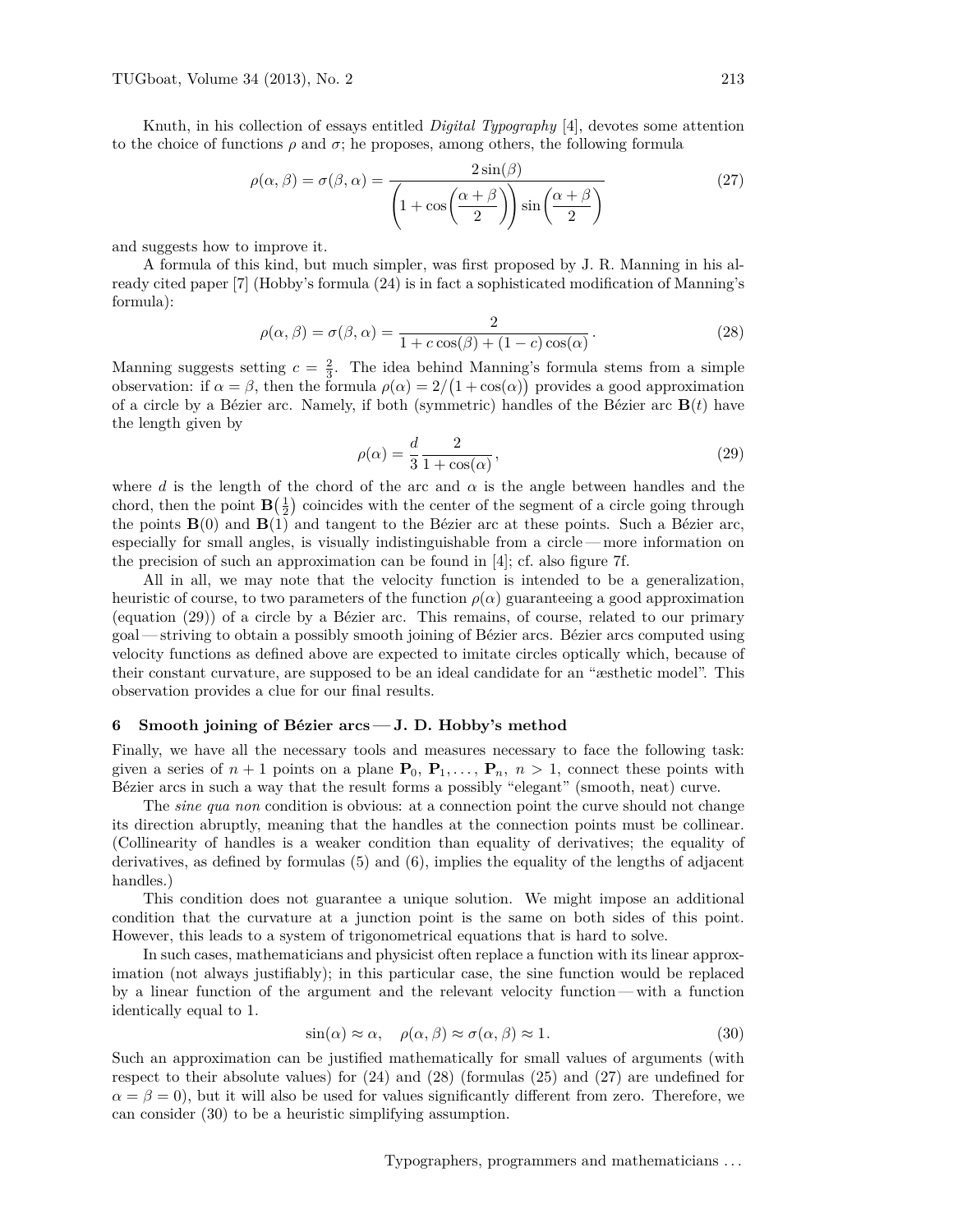Applying relation (30) to the formula for Bézier curvature at endpoints, derived from combining formulas (21) and (22), yields

$$
\kappa(0) = \frac{2}{3} \frac{\frac{1}{3} d \frac{\sigma(\alpha, \beta)}{\tau_b} \sin(\alpha + \beta) - d \sin(\alpha)}{\left(\frac{1}{3} d \frac{\rho(\alpha, \beta)}{\tau_a}\right)^2} = \frac{2\tau_b^{-1} \sigma(\alpha, \beta) \sin(\alpha + \beta) - 6 \sin(\alpha)}{d\tau_a^{-2} \rho^2(\alpha, \beta)},
$$
\n
$$
\kappa(1) = \frac{2}{3} \frac{\frac{1}{3} d \frac{\rho(\alpha, \beta)}{\tau_a} \sin(\alpha + \beta) - d \sin(\beta)}{\left(\frac{1}{3} d \frac{\sigma(\alpha, \beta)}{\tau_b}\right)^2} = \frac{2\tau_a^{-1} \rho(\alpha, \beta) \sin(\alpha + \beta) - 6 \sin(\beta)}{d\tau_b^{-2} \sigma^2(\alpha, \beta)},
$$
\n(31)

and we have

$$
\kappa(0) \approx \bar{\kappa}(0) \stackrel{\text{def}}{=} \frac{2\tau_b^{-1}(\alpha+\beta) - 6\alpha}{d\tau_a^{-2}}, \quad \kappa(1) \approx \bar{\kappa}(1) \stackrel{\text{def}}{=} \frac{2\tau_a^{-1}(\alpha+\beta) - 6\beta}{d\tau_b^{-2}}.
$$
 (32)

The function  $\bar{\kappa}$  defined above is the *mock curvature* introduced by Hobby in [2], mentioned by Knuth in [6] and discussed in detail in [5, § 274–277]. It constitutes a key to joining Bézier arcs smoothly: first we solve a set of linear equations, derived from (32), obtaining the values of angles between chords and the respective handles, and then we compute the length of the relevant handles from (22).

# **6.1 Equations**

At the junctions of Bézier arcs, we require that mock curvature be preserved, bringing the task to solving a set of linear equations. The formulation of these equations consists of a series of tedious but elementary calculations.

First, let us adopt the notation and conventions presented in figure 8.



**Figure 8**: Notation assumed for formulating linear equations (38); index *k* refers (unlike in [5]) to the quantities related to the Bézier arc based on the endpoints  $P_k$  and  $P_{k+1}$ .

Second, observe that the collinearity of handles at junction points implies that

$$
\alpha_k + \beta_{k-1} + \gamma_k = 0 \text{ for } k = 1, 2, \dots, n-1,
$$
\n(33)

where  $\gamma_k$  is the turning angle of the broken line  $\mathbf{P}_0 \mathbf{P}_1 \dots \mathbf{P}_n$  at the point  $\mathbf{P}_k$ .

Third, observe moreover that the preservation of the mock curvature at the point  $P_k$ results in a simple linear equation

$$
\bar{\kappa}_{k-1}(1) \equiv \frac{2\tau_{a,k-1}^{-1}(\alpha_{k-1} + \beta_{k-1}) - 6\beta_{k-1}}{d_{k-1}\tau_{b,k-1}^{-2}} = \frac{2\tau_{b,k}^{-1}(\alpha_k + \beta_k) - 6\alpha_k}{d_k\tau_{a,k}^{-2}} \equiv \bar{\kappa}_k(0). \tag{34}
$$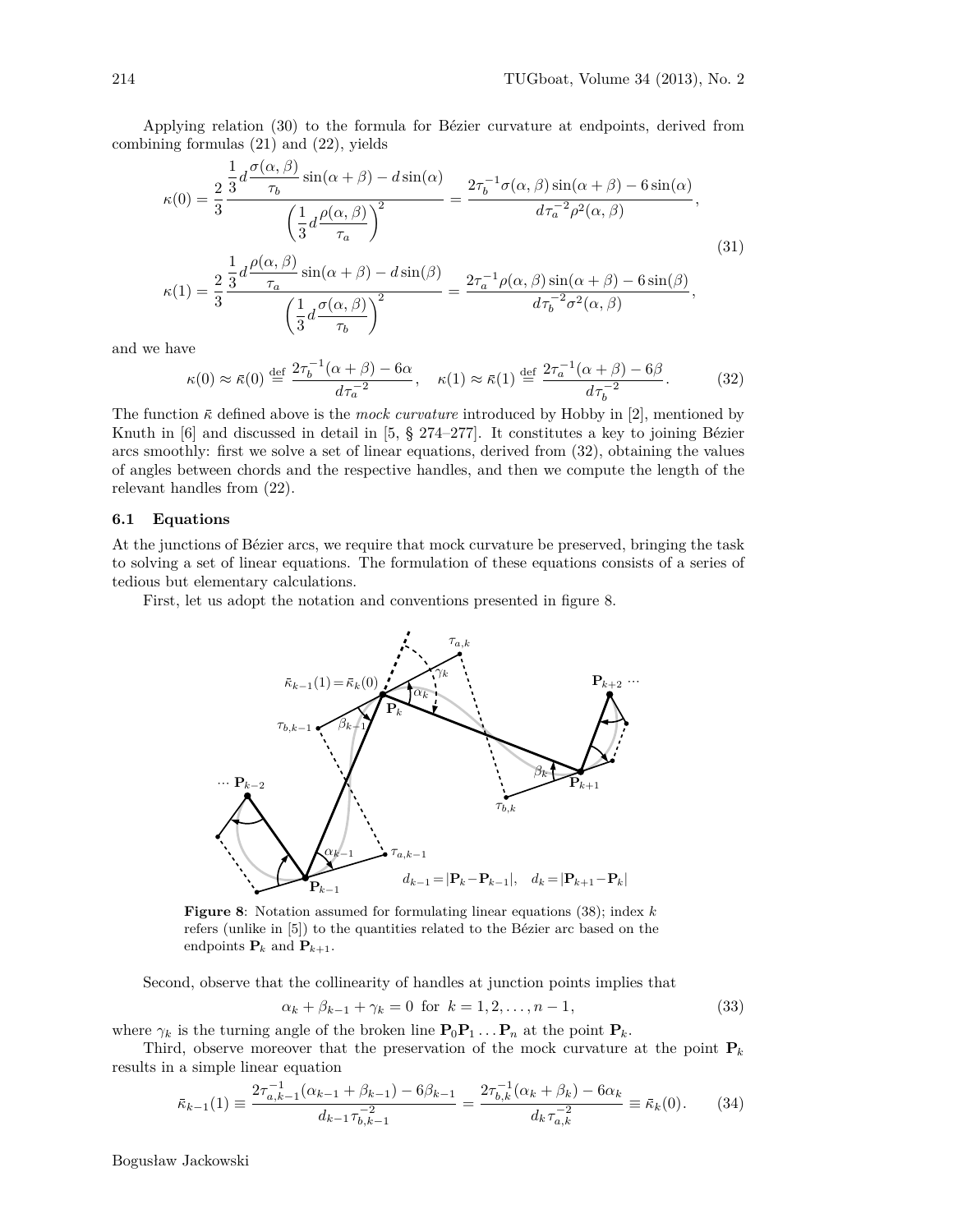By making use of (33), we can eliminate  $\beta_{k-1}$  and  $\beta_k$  from (34) obtaining

$$
\frac{\tau_{a,k-1}^{-1}(\alpha_{k-1} - \alpha_k - \gamma_k) - 3(-\alpha_k - \gamma_k)}{d_{k-1}\tau_{b,k-1}^{-2}} - \frac{\tau_{b,k}^{-1}(\alpha_k - \alpha_{k+1} - \gamma_{k+1}) - 3\alpha_k}{d_k\tau_{a,k}^{-2}} = 0, \qquad (35)
$$

i.e.,

$$
\frac{\tau_{a,k-1}^{-1}}{d_{k-1}\tau_{b,k-1}^{-2}}\alpha_{k-1} + \left(\frac{3-\tau_{a,k-1}^{-1}}{d_{k-1}\tau_{b,k-1}^{-2}} + \frac{3-\tau_{b,k}^{-1}}{d_k\tau_{a,k}^{-2}}\right)\alpha_k + \frac{\tau_{b,k}^{-1}}{d_k\tau_{a,k}^{-2}}\alpha_{k+1}
$$
\n
$$
= -\frac{3-\tau_{a,k-1}^{-1}}{d_{k-1}\tau_{b,k-1}^{-2}}\gamma_k - \frac{\tau_{b,k}^{-1}}{d_k\tau_{a,k}^{-2}}\gamma_{k+1}.
$$
\n(36)

Now, by introducing one-letter symbols for known values (coefficients)

$$
A_k \stackrel{\text{def}}{=} \frac{\tau_{a,k-1}^{-1}}{d_{k-1}\tau_{b,k-1}^{-2}}, \quad B_k \stackrel{\text{def}}{=} \frac{3 - \tau_{a,k-1}^{-1}}{d_{k-1}\tau_{b,k-1}^{-2}}, \quad C_k \stackrel{\text{def}}{=} \frac{3 - \tau_{b,k}^{-1}}{d_k\tau_{a,k}^{-2}},
$$
  
\n
$$
D_k \stackrel{\text{def}}{=} \frac{\tau_{b,k}^{-1}}{d_k\tau_{a,k}^{-2}}, \quad E_k \stackrel{\text{def}}{=} -B_k \gamma_k - D_k \gamma_{k+1},
$$
\n(37)

we obtain a set of  $n-1$  linear equations with  $n+1$  unknowns:

$$
A_1 \alpha_0 + (B_1 + C_1)\alpha_1 + D_1 \alpha_2 = E_1,
$$
  
\n
$$
A_2 \alpha_1 + (B_2 + C_2)\alpha_2 + D_2 \alpha_3 = E_2,
$$
  
\n
$$
A_3 \alpha_2 + (B_3 + C_3)\alpha_3 + D_3 \alpha_4 = E_3,
$$
  
\n
$$
\dots
$$
  
\n
$$
A_{n-1} \alpha_{n-2} + (B_{n-1} + C_{n-1})\alpha_{n-1} + D_{n-1} \alpha_n = E_{n-1}.
$$
  
\n(38)

Thus, two more equations are needed.

If a closed curve is to be obtained, then  $\alpha_n = \alpha_0$  and the problem reduces to *n* unknowns. The missing equation can be obtained by assuming that mock curvature is preserved at the point  $P_0 = P_n$ ,

$$
A_0 \alpha_{n-1} + (B_0 + C_0) \alpha_0 + D_0 \alpha_1 = E_0.
$$
\n(39)

If an open curve is to be obtained, then either the angles  $\alpha_0$  and  $\alpha_n$  should be given explicitly which reduces the number of unknowns by 2, or another condition must be found.

Before we proceed to this issue, let us discuss a purely technical detail; the angle that we want to find is, in fact,  $\beta_{n-1}$  because  $\alpha_n$  is located outside the broken line  $P_0P_1 \ldots P_n$ . It is, however, more convenient (because of the symmetry of formulas), to use the unknown  $\alpha_n$ ; therefore, we accept an artificial condition

$$
\gamma_n = 0. \tag{40}
$$

This means that relation (33) for the angles  $\beta_0$  and  $\beta_{n-1}$ , in the case of an open curve, takes the form

$$
\beta_0 = -\alpha_1 - \gamma_1, \quad \beta_{n-1} = -\alpha_n. \tag{41}
$$

We may also assume that mock curvature at the endpoints is given explicitly or implicitly or, alternatively, we may impose the requirement of the equality of mock curvature at the endpoints and at the respective neighbouring nodes, namely,  $\bar{\kappa}_0(0) = \bar{\kappa}_0(1)$  and  $\bar{\kappa}_{n-1}(0) =$  $\bar{\kappa}_{n-1}(1)$ . The latter condition can be generalized in a natural way as follows:

$$
\bar{\kappa}_0(0) = \omega_0 \bar{\kappa}_0(1), \quad \omega_n \bar{\kappa}_{n-1}(0) = \bar{\kappa}_{n-1}(1), \quad \omega_0, \omega_n \ge 0.
$$
 (42)

It is exactly this idea that has been used in the METAFONT program (there is, however, no possibility of explicitly setting the mock curvature at a given point). The additional parameters  $\omega_0$  and  $\omega_n$  are called *curls*.

Both METAFONT and METAPOST allow to explicitly set curls at the endpoints of a path using the 'curl' operator ([6, pp. 128ff.]); by default, curl=1. Conditions (42) can be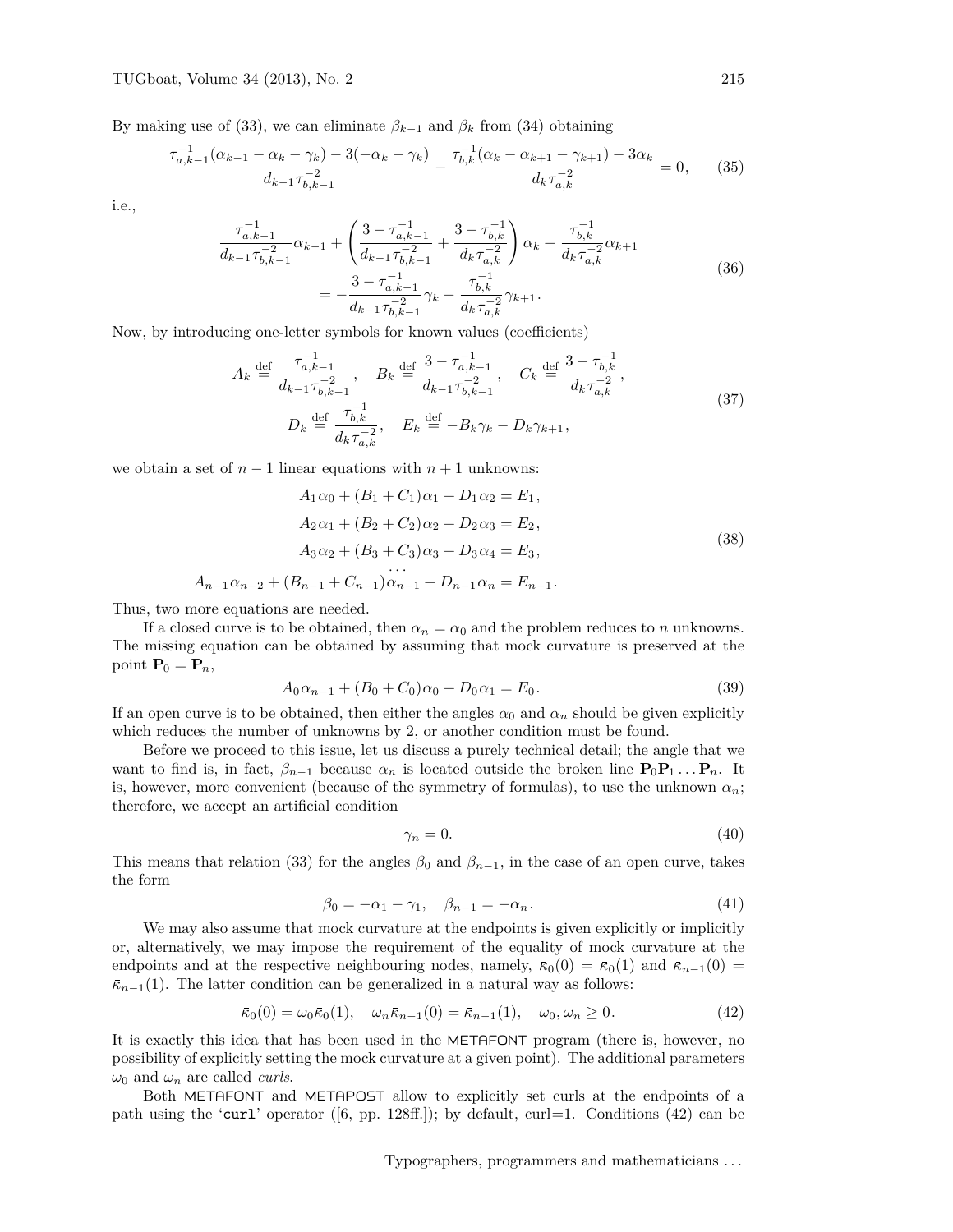transformed to

$$
\frac{2\tau_{b,0}^{-1}(\alpha_0 - \alpha_1 - \gamma_1) - 6\alpha_0}{d_0 \tau_{a,0}^{-2}} = \omega_0 \frac{2\tau_{a,0}^{-1}(\alpha_0 - \alpha_1 - \gamma_1) + 6(\alpha_1 + \gamma_1)}{d_0 \tau_{b,0}^{-2}},
$$
  

$$
\omega_n \frac{2\tau_{b,n-1}^{-1}(\alpha_{n-1} - \alpha_n) - 6\alpha_{n-1}}{d_{n-1} \tau_{a,n-1}^{-2}} = \frac{2\tau_{a,n-1}^{-1}(\alpha_{n-1} - \alpha_n) + 6\alpha_n}{d_{n-1} \tau_{b,n-1}^{-2}}.
$$
(43)

by using the definition of mock curvature (32) to develop  $\bar{\kappa}_0(0)$ ,  $\bar{\kappa}_0(1)$ ,  $\bar{\kappa}_{n-1}(0)$ , and  $\bar{\kappa}_{n-1}(1)$ . Using relation (41) to order equations (43) yields

$$
\begin{pmatrix}\n\tau_{b,0}^{-1} - \frac{3}{\tau_{a,0}^{-2}} - \frac{\tau_{a,0}^{-1}\omega_0}{\tau_{b,0}^{-2}}\n\end{pmatrix}\n\alpha_0 - \begin{pmatrix}\n\tau_{b,0}^{-1} - \frac{\tau_{a,0}^{-1}\omega_0}{\tau_{b,0}^{-2}} + \frac{3\omega_0}{\tau_{b,0}^{-2}}\n\end{pmatrix}\n\alpha_1 = \begin{pmatrix}\n\tau_{b,0}^{-1} - \frac{\tau_{a,0}^{-1}\omega_0}{\tau_{a,0}^{-2}} + \frac{3\omega_0}{\tau_{b,0}^{-2}}\n\end{pmatrix}\n\gamma_1,
$$
\n
$$
\begin{pmatrix}\n\tau_{b,n-1}^{-1}\omega_n - \frac{3\omega_n}{\tau_{a,n-1}^{-2}} - \frac{\tau_{a,n-1}^{-1}}{\tau_{b,n-1}^{-2}}\n\end{pmatrix}\n\alpha_{n-1} - \begin{pmatrix}\n\omega_n\tau_{b,n-1}^{-1} - \frac{\tau_{a,n-1}^{-1}}{\tau_{b,n-1}^{-2}} + \frac{3}{\tau_{b,n-1}^{-2}}\n\end{pmatrix}\n\alpha_n = 0,
$$
\n(44)

By multiplying the first equation (44) by  $-\tau_{a,0}^{-2}$ , and the second by  $-\tau_{b,n-1}^{-2}$  (thanks to which the obtained formulas are easier to compare with those given in [5]), we finally obtain the two missing equations:

$$
C_0\alpha_0 + D_0\alpha_1 = E_0,
$$
  
\n
$$
A_n\alpha_{n-1} + B_n\alpha_n = 0,
$$
\n(45)

where

$$
C_0 = \omega_0 \frac{\tau_{a,0}^{-3}}{\tau_{b,0}^{-2}} + 3 - \tau_{b,0}^{-1}, \quad D_0 = \omega_0 \frac{\tau_{a,0}^{-2}}{\tau_{b,0}^{-2}} (3 - \tau_{a,0}^{-1}) + \tau_{b,0}^{-1}, \quad E_0 = -D_0 \gamma_1,
$$
  
\n
$$
A_n = \omega_n \frac{\tau_{b,n-1}^{-2}}{\tau_{a,n-1}^{-2}} (3 - \tau_{b,n-1}^{-1}) + \tau_{a,n-1}^{-1}, \quad B_n = \omega_n \frac{\tau_{b,n-1}^{-3}}{\tau_{a,n-1}^{-2}} + 3 - \tau_{a,n-1}^{-1}.
$$
\n
$$
(46)
$$

One may of course ask about the solvability of the set of linear equations thus formulated. In this way, we go back to determinants as those are exactly the determinants (of degree equal to the number of unknowns) that mathematicians use for examining this problem; columns (or rows) of coefficients of the set of equations constitute relevant "vectors". If a determinant for a given set of equations is non-zero, then there exists a unique solution.

We will not go into mathematically advanced analysis of this issue (readers interested in details, please refer to [2]). We content ourselves by adducing without proof the theorem given in [2] (see also [5, § 276]): if for  $0 \le k \le n-1$  we assume  $\tau_{a,k} \ge \frac{3}{4}$ ,  $\tau_{b,k} \ge \frac{3}{4}$  (a limitation built into METAFONT and METAPOST), then the equation sets for both a closed path  $(38)+(39)$ and an open path  $(38)+(45)$  have unique solutions and, in general, any disturbance introduced at a given node, caused, e.g., by the change of a node location, disappears exponentially as the distance from this node grows (more precisely: the change of conditions at node *k* results in an angle change at node *j* proportional to  $2^{-|k-j|}$ ). It should be noted, however, that there are cases for which a tiny perturbation at a certain node may cause the global change of the shape of the resulting curve (see subsection 6.4, figures 10 and 11).

### **6.2 Two-point case**

So far we have assumed that  $n > 1$ . The discussion can be extended to the  $n = 1$  case, i.e., to the two-point case, but this requires additional assumptions.

If  $n = 1$  and we are dealing with a closed curve, then it is reasonable to assume that this is simply a degenerate case, i.e.,  $P_0 = P_1$  and, moreover, lengths of both handles are equal to zero — cf. equation (22). Note that the METAFONT path expression  $(0,0)$ ... $(1,0)$ ...cycle' corresponds, in fact, to the case  $n = 2$ :  $P_0 = (0, 0)$ ,  $P_1 = (1, 0)$ ,  $P_2 = (0, 0) = P_0$ .

If  $n = 1$  and we are dealing with an open curve, then the degenerate case  $P_0 = P_1$  can be treated as above. In other cases, the set of equations reduces to two equations (45). In this case,  $E_0 = 0$  (because  $\gamma_1 = 0$  by (40)) which means that  $\alpha_0 = \alpha_1 = 0$ , provided the relevant matrix determinant is non-zero. However, for default values of coefficients defining curl and tension, i.e., 1, we have  $C_0 = D_0 = A_1 = B_1 = 3$ , thus the determinant equals 0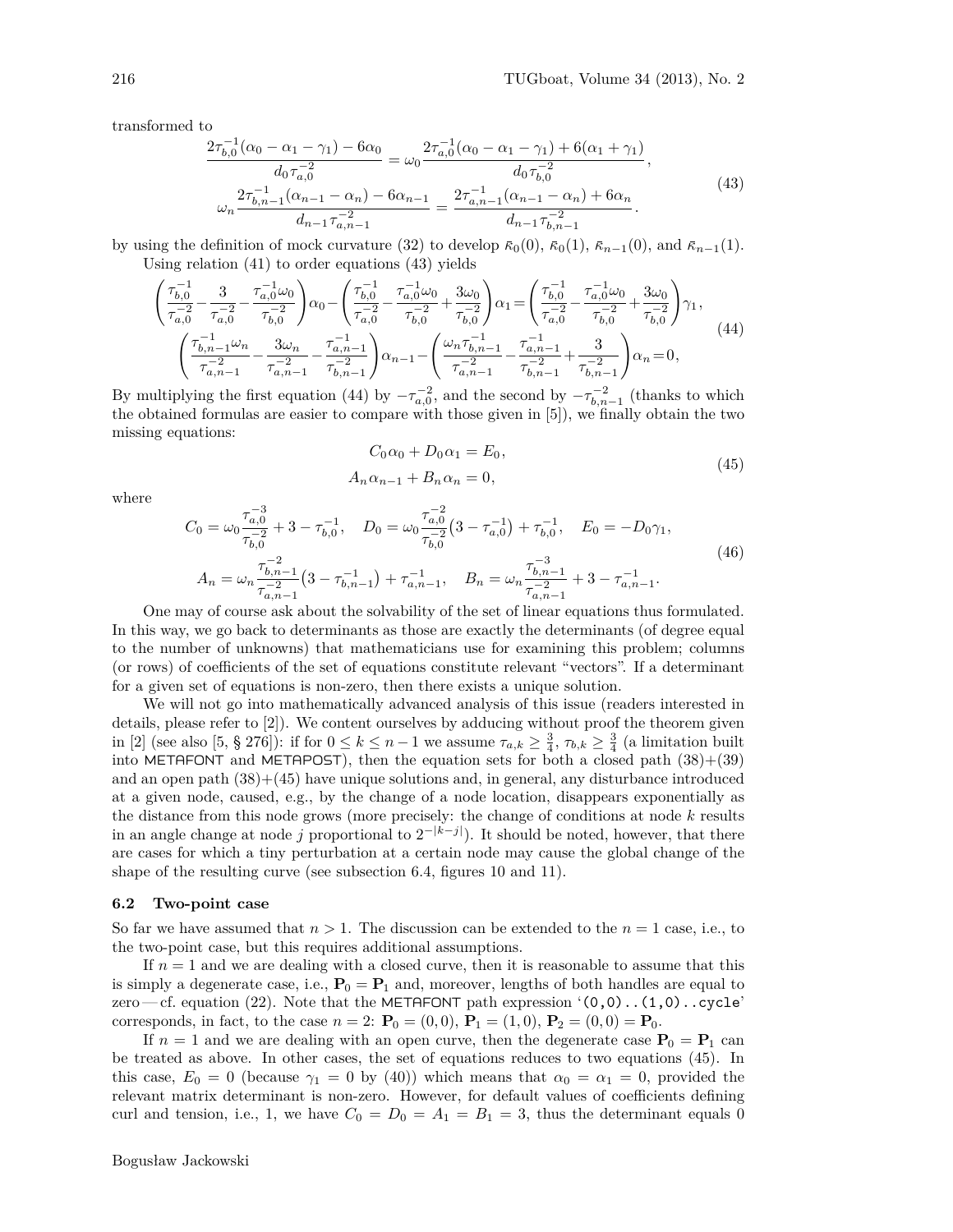which means that the set of equations  $(45)$  has infinitely many solutions and therefore again an additional assumption is needed. The simplest way would be to assume that if no angles are given explicitly, then  $\alpha_0 = \alpha_1 = 0$ .

If the angle  $\alpha_0$  is given, then  $\alpha_1$  can be computed from the second equation of system (45); and vice versa, if the angle  $\alpha_1$  is given, then  $\alpha_0$  can be computed from the first equation of system (45); the asymmetry is due to the asymmetry of the curl boundary conditions (equations (45) and (46)) and to the fact that curl and angle cannot both be specified at a given endpoint.

At this stage, we have all the angles in question either given explicitly or calculated. The only remaining task is to calculate the length of the handles from formula (22).

### **6.3 Operator '**atleast**'**

The above discussion explains how all the METAFONT path constructors work except for the 'tension atleast' operator  $([6, p. 129, 132, 136, and ex. 14.15])$  which is a variant of the 'tension' operator (section 5, equation (22)). It is a primitive operator in the METAFONT and METAPOST engines but, in principle, it could be implemented using METAFONT/META-POST macros. The recipe is as follows: first skip the 'atleast' operator (modifier), i.e., use the standard 'tension' operator thereby reducing the problem to a known issue.

Figure 9 illustrates the further procedure. Assume that we have computed all the handles by using the algorithm described above. Then we check whether the nodes defining the relevant Bézier segments form a concave quadrilateral (case (d) in figure 9). If so, then the extension of one of the handles bisects the other — the handle being bisected should be shortened by moving its endpoint to the intersection point (which, on the one hand, results in increasing tension and, on the other hand, introduces a discontinuity of mock curvature). More precisely, the length of the shortened handle  $(\bar{a}$  in figure 9) can be determined using the law of sines. In such a way, inflection points can be avoided. Sometimes, however, surprising results are obtained, namely, when the "shortening handle" is very short.



**Figure 9**: Implementation of the 'atleast' operator: only the configuration of the control points presented in figure (d) is to be taken into account; (a), (b) and (c) configurations are ignored.

Let us note that the 'tension atleast' operator is a little like increasing the tension just enough to avoid concave quadrilaterals such as shown in figure 9d, except that increasing the tension might affect the direction of angles  $\alpha$  and  $\beta$ .

### **6.4 Instability of the interpolation algorithm— the straight angle issue**

One of the crucial steps of Hobby's algorithm is determining angles  $\gamma_k$  between subsequent segments of the broken line  $\mathbf{P}_0\mathbf{P}_1 \dots \mathbf{P}_n$ —see figure 8 and equation (33). If the broken line turns by an angle significantly different from the straight angle (its absolute is much less than  $\pi$ ), then the algorithm behaves stably, i.e., small changes in the location of the points  $P_0$ ,  $\mathbf{P}_1, \ldots, \mathbf{P}_n$  yield small changes in the shape of the resulting curve. Unfortunately, an essential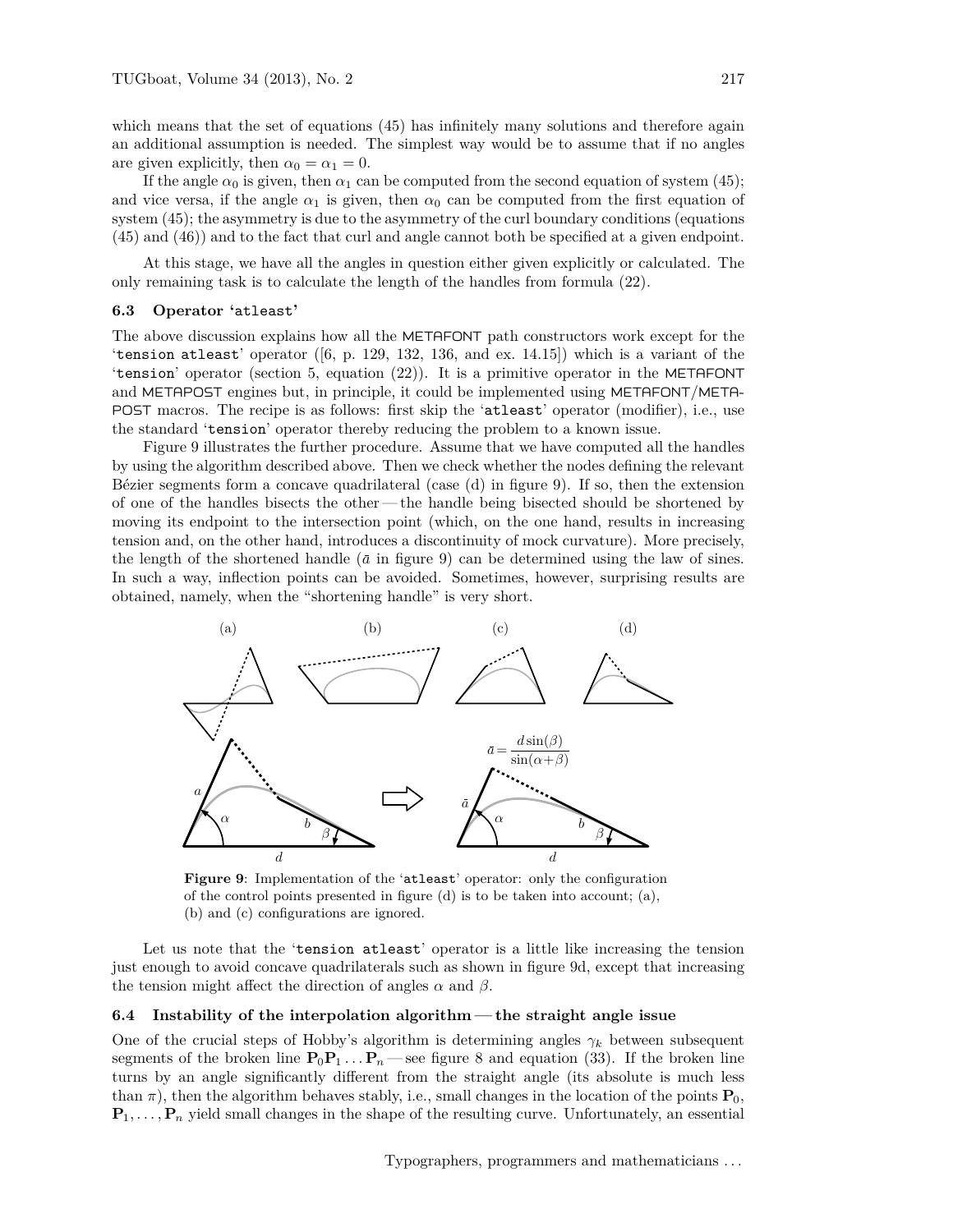problem arises for angles close to the straight angle. This problem is not in the least specific to METAPOST and METAFONT. It seems to be an intrinsic quandary in the realm of discrete graphics (in general, numerical methods), as small perturbations are unavoidable there due to rounding errors.

In the case of METAFONT and METAPOST, it is a convention adopted by the authors that is the immediate source of problems, namely, both programs operate on angles less than or equal (with respect to the absolute value) to  $\pi$ . If a temporary value occurs which does not meet this limitation, then it is reduced to the appropriate numerical range by adding or subtracting a multiple of  $2\pi$ . For example, an angle  $\pi + \varepsilon$ , where  $\pi > \varepsilon > 0$ , will be replaced by the angle  $\pi + \varepsilon - 2\pi = -\pi + \varepsilon$ . If  $\varepsilon \approx 0$ , then unstable behavior can be expected (we omit here the issue of the precision of the computer representation of the number  $\pi$ ).

In order to see how instability can manifest, let us consider a trivial example, namely, a cyclic path built from two nodes,  $P_0$  and  $P_1$ ; as mentioned in subsection 6.2, it is convenient to regard this example as a three-point case, i.e., to apply the interpolation algorithm to the points  $\mathbf{P}_0$ ,  $\mathbf{P}_1$  and  $\mathbf{P}_2$ , where  $\mathbf{P}_0 = \mathbf{P}_2$  which means that the respective broken line turns by the straight angle at the points  $P_0 = P_2$  and  $P_2$ . The question is: to the right or to the left?

For this case,  $\alpha_0 = \alpha_2$  and equations (38) and (39) boil down to the system of two linear equation with two unknowns

$$
(B0 + C0)\alpha0 + (A0 + D0)\alpha1 = E0,(A1 + D1)\alpha0 + (B1 + C1)\alpha1 = E1.
$$
\n(47)

Coefficients on the left side of system (47) are given by simple formulas, namely

$$
A_0 = A_1 = D_0 = D_1 = \frac{1}{d}, \quad B_0 = B_1 = C_0 = C_1 = \frac{2}{d}, \tag{48}
$$

where  $d = |\mathbf{P}_1 - \mathbf{P}_0|$ , provided the default values of the curl and tension parameters are assumed. Coefficients  $E_0$  and  $E_1$  depend on the turning angles  $\gamma_0$  and  $\gamma_1$  of the broken line  $\mathbf{P}_0 \mathbf{P}_1 \mathbf{P}_2$  (cf. equation (33))

$$
E_0 = -\frac{2\gamma_0 + \gamma_1}{d}, \quad E_1 = -\frac{\gamma_0 + 2\gamma_1}{d}.
$$
\n(49)

The above conditions can be rewritten as

$$
4\alpha_0 + 2\alpha_1 = -(2\gamma_0 + \gamma_1), \quad 2\alpha_0 + 4\alpha_1 = -(\gamma_0 + 2\gamma_1). \tag{50}
$$

If we assume turning to the left, i.e.,  $\gamma_0 \approx \pi$  and  $\gamma_1 \approx \pi$ , then  $\alpha_0 \approx \frac{1}{2}\pi$  and  $\alpha_1 \approx \frac{1}{2}\pi$ ; but if we assume turning to the right, i.e.,  $\gamma_0 \approx -\pi$  and  $\gamma_1 \approx -\pi$ , then  $\alpha_0 \approx -\frac{1}{2}\pi$  and  $\alpha_1 \approx -\frac{1}{2}\pi$ . In other words, using the angle  $\approx \pi$  instead of  $\approx -\pi$  reverses the orientation of the resulting path. Theoretically, two other cases might occur:  $\gamma_0 \approx -\pi$ ,  $\gamma_1 \approx \pi$  and  $\gamma_0 \approx \pi$ ,  $\gamma_1 \approx -\pi$ , which would produce figure-eight shaped curves. It turns out, however, that the METAFONT and METAPOST path expression 'P0..P1..cycle' usually creates positively oriented nearly circular paths, occasionally creates negatively oriented nearly circular paths (see figure 10), but never figure-eight shaped curves; however, if the direction at one node is specified explicitly, figureeight shapes may occur: the expression  $(0,0)$  {down}...(100,0)...cycle' creates an oval path while the expression '(0,0){up}..(100,0)..cycle' creates an figure-eight shape.

If the broken line "turns back", i.e., turns by a nearly straight angle, the algorithm implemented in METAFONT and METAPOST tries to detect this situation and, in most cases, chooses the positive angle (see [5, § 454]). Sometimes, however, despite the precautions taken, the algorithm fails to decide properly whether the angle in question is a positively oriented nearly straight angle, or a distorted by rounding errors negatively oriented (on purpose) nearly straight angle.

Based on the foregoing considerations, it is not difficult to predict that if input data contains several (nearly) collinear adjacent points, instability is bound to emerge.

Without a detailed analysis, we present one more example, a little bit less trivial: we apply the interpolation algorithm to creating a cyclic path (nota bene, cyclicality is not crucial) for input data consisting of five nearly collinear points, arranged horizontally. It turns out that shifting one of the nodes (vertically) by  $2^{-16}$ , i.e., by the smallest non-zero value accepted by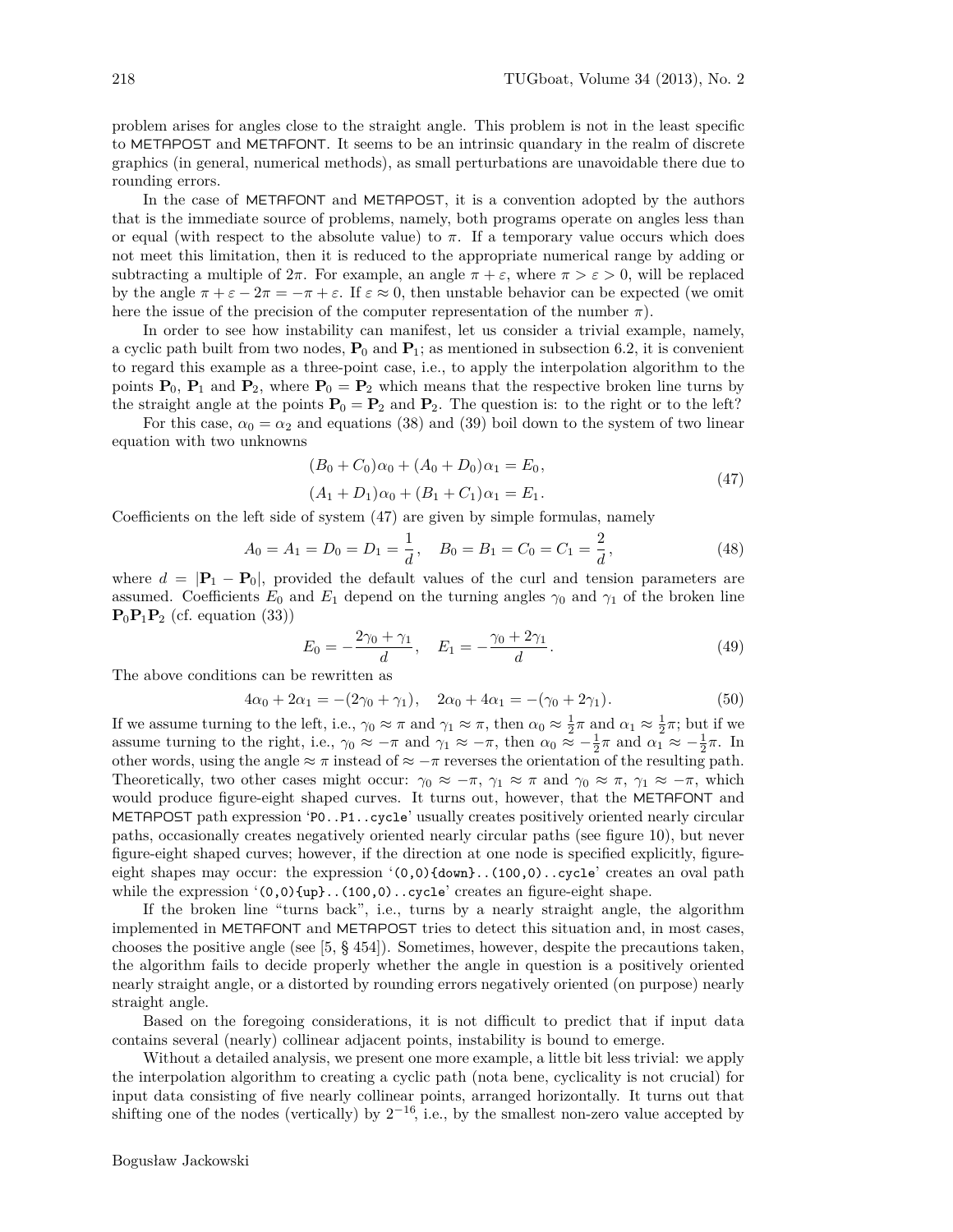

**Figure 10**: A very small location change of the point  $P_1$  reverses the orientation of the resulting curve (gray arrow); the curve on the left side of the figure was created with the following METAFONT/METAPOST path expression '(0,0) .. ((100,0) rotated 15.03189) .. cycle', the curve on the right side with the slightly modified path expression  $(0,0)$ ..  $((100,0)$ rotated (15.03189+.0003)) .. cycle'.



Figure 11: Even a minimal location change of a single point can result not only in the change of orientation, but also in a change of the shape of the resulting curve. In case (a), points are distributed uniformly, i.e.,  $P_i = (20i, 0)$ , for  $i = 0, 1, ..., 4$ ; in case (b),  $P_1$  is shifted up by  $2^{-16}$ , in case (c),  $P_4$  is shifted down by  $2^{-16}$ ; in case (d),  $P_0$  is shifted down by  $2^{-16}$ ; in all cases, the METAFONT/METAPOST path expression 'P0..P1..P2..P3..P4..cycle' was used.

METAFONT and "canonical" implementations of METAPOST (without double precision), can change not only the orientation of the resulting curve, but also its shape— see figure 11.

Although the problem cannot, by its nature, be cured, it is rather innocuous in practice. Nevertheless, as suggested by John D. Hobby (in private communication), the following fixes to METAFONT/METAPOST implementations can be proposed:

- One natural idea is that users should avoid approaching this situation. METAFONT and METAPOST already have internal variables that can be used to enable and disable certain error messages and an appropriate error message could be helpful.
- Since the discontinuities are caused by adding or subtracting  $2\pi$  from the  $\gamma_k$  angles, users should perhaps have a way of specifying whether or not to do this.

### **6.5 Other technical details**

It is clear that the implementation of such a complex algorithm as the one described above abounds in technical challenges. Not all of them can be discussed in a paper like this one. Information on specific implementation-related solutions, such as, for example, the fact that METAFONT imposes a limit  $\leq 12$  (for default tension values) on Hobby's velocity function (24) or that the curl value can be altered in some cases, can be found in [5] (§ 116 and § 296, respectively). A word of warning is needed, however: the program source is not an easy read.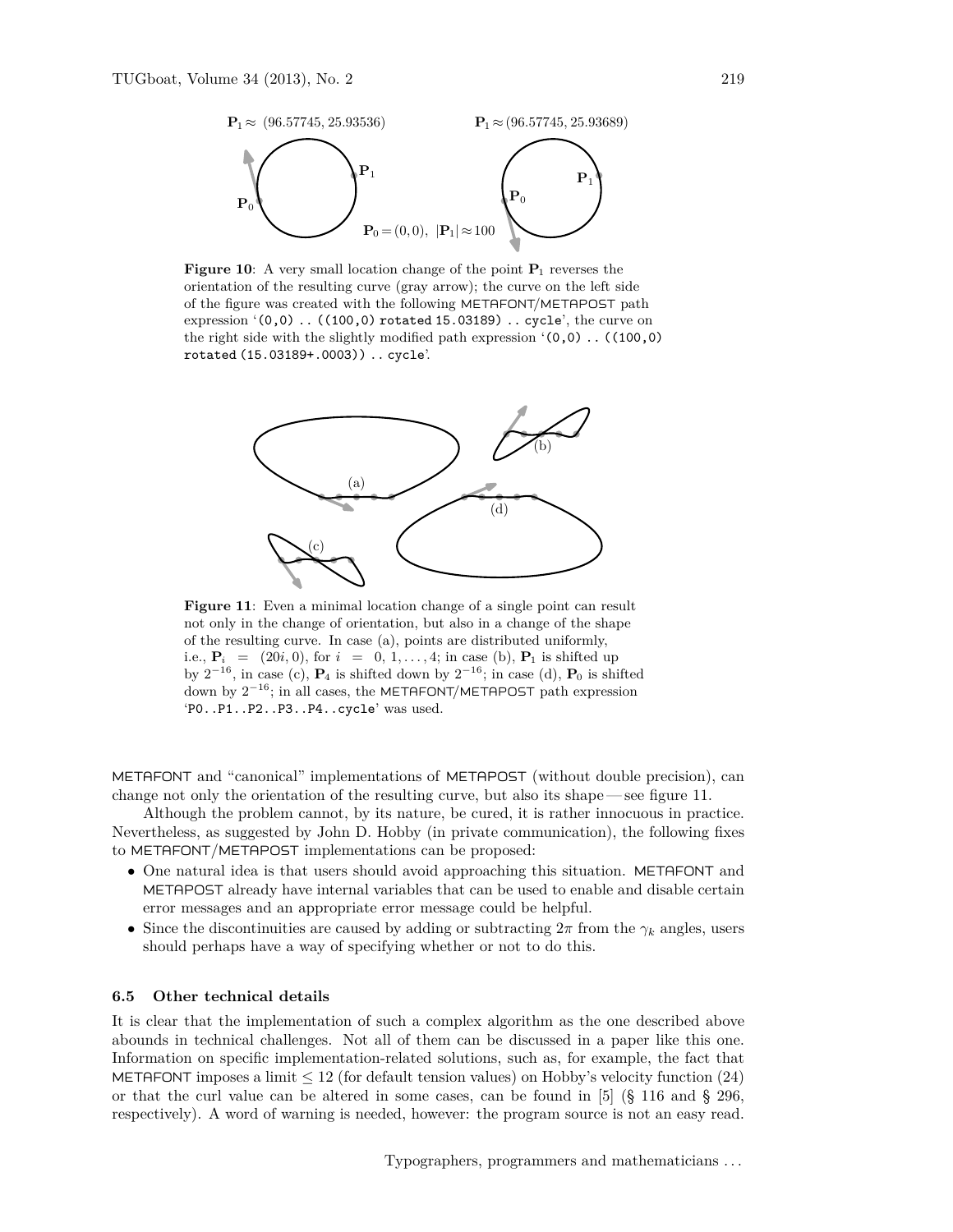### **7 Comparison of selected interpolation methods**

The interpolation algorithm described in section 6 works well in most applications, except for the (rarely encountered in practice) cases of instability. This fact is well-known to METAFONT and METAPOST users. It does not mean, however, that the algorithm is recommended in every situation. Sometimes it is better to use other algorithms and this issue will be briefly surveyed at the end of our discussion.



**Figure 12:** Comparison of interpolation methods for a closed curve; curvature scale  $\kappa$  is common for all the cases; parameter  $\lambda$ , as in figure 7, refers to the length of a path.

Let a series of points  $\mathbf{P}_0$ ,  $\mathbf{P}_1, \ldots, \mathbf{P}_n$ ,  $n > 1$ , be given as above and let  $\mathbf{P}_k$ ,  $\mathbf{P}_k^a$ ,  $\mathbf{P}_{k+1}^b$ , and  $\mathbf{P}_{k+1}$  (*a*—after, *b*—before) be the nodes of a Bézier arc based on the chord  $\mathbf{P}_{k}\mathbf{P}_{k+1}$ .

The easiest way to connect the points is to use a broken line:

$$
\mathbf{P}_k^a = \mathbf{P}_k + \frac{1}{3} (\mathbf{P}_{k+1} - \mathbf{P}_k), \quad \mathbf{P}_k^b = \mathbf{P}_k + \frac{1}{3} (\mathbf{P}_{k-1} - \mathbf{P}_k).
$$
 (51)

METAFONT and METAPOST users do not need to calculate the handles explicitly. Such a connection of points can be obtained by using the macro  $\left(-\right)$ , which expands to the following path expression '{curl 1} .. {curl 1}'. A similar optical effect could be achieved by superimposing conditions  $\mathbf{P}_k^a = \mathbf{P}_k$ ,  $\mathbf{P}_k^b = \mathbf{P}_k$ ; the macro '---', which expands to '... tension infinity ...', yields a similar result, i.e.,  $\mathbf{P}_k^a \approx \mathbf{P}_k$ ,  $\mathbf{P}_k^b \approx \mathbf{P}_k$ , but the latter two methods, seemingly equivalent, can yield perceptibly different curves.

In order to smooth corners, setting the first derivative explicitly (cf. equation (5)), e.g.,

$$
\mathbf{P}_{k} - \mathbf{P}_{k}^{b} = \mathbf{P}_{k}^{a} - \mathbf{P}_{k} = \frac{1}{3} \frac{(\mathbf{P}_{k+1} - \mathbf{P}_{k-1})}{2},
$$
\n(52)

may yield fairly satisfactory results. This is a local method, i.e., a change of coordinates of point  $\mathbf{P}_k$  has an impact on the resulting curve only at points  $\mathbf{P}_{k-2}$ ,  $\mathbf{P}_{k-1}$ ,  $\mathbf{P}_{k+1}$ , and  $\mathbf{P}_{k+2}$ .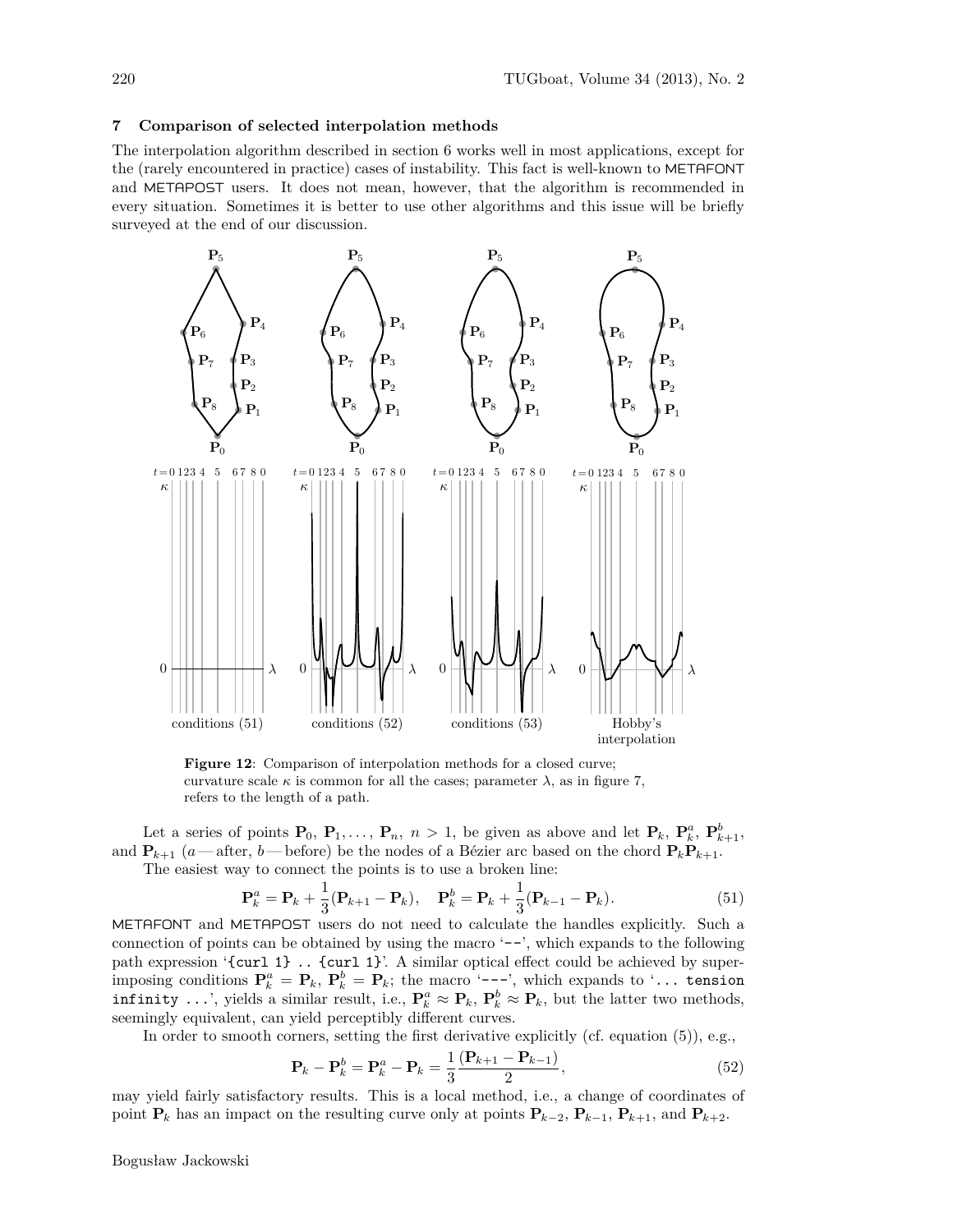TUGboat, Volume 34 (2013), No. 2 221

A non-local method, far less complex than the method described in section 6, involves the assumption of the equality (continuity) of the first and second derivatives at junction points (see formulas  $(5)$  and  $(6)$ ):

$$
\mathbf{P}_k - \mathbf{P}_k^b = \mathbf{P}_k^a - \mathbf{P}_k, (\mathbf{P}_{k-1}^a - \mathbf{P}_k^b) + (\mathbf{P}_k - \mathbf{P}_k^b) = (\mathbf{P}_k - \mathbf{P}_k^a) + (\mathbf{P}_{k+1}^b - \mathbf{P}_k^a).
$$
(53)

As already mentioned, Hobby's interpolation usually produces satisfactory results. Figure 12, an example excerpted from [2] and [7], provides a convincing argument. Let us note that the continuity of the first and second derivative (conditions (53)) implies the continuity of curvature (equation (12)) while Hobby's interpolation does not guarantee the continuity of curvature (figure 12,  $t = 1, 4, 6, 8$ ).



**Figure 13**: Comparison of interpolation methods for a sample 7-point set of data; an additional boundary condition  $P_0 = P_0^a$ ,  $P_6 = P_6^b$  has been imposed in each case except the broken line interpolation.

Hobby's interpolation exhibits the smallest curvature fluctuation and produces the most regular optical curves in comparison with the other methods. In particular, curves obtained by applying condition (53) do not look as smooth. It turns out that curvature discontinuity is nearly imperceptible unless it is accompanied by a noticeable change of curve direction. (cf. remarks in subsection 4.3). And vice versa, even though curvature is constant for a broken line, namely, equal to zero except nodes where its value is undefined, the eye immediately catches these points because curve direction is not preserved there.

A typical task for which Hobby's method cannot be recommended is the visualisation of empirical data— METAFONT and METAPOST generate too "rotund" shapes (figure 13). Condition (53) also produces hardly acceptable results in this particular case— the diagram of a function should rather not reveal loops. In such cases, the best approach seems to be using as simple a method as possible, e.g., (51) or (52).

Of course, there are many variants of the methods briefly reviewed in this section. We have not discussed them here at length not because they are not worthy of being applied. On the contrary, it is good to know that the unquestionably excellent Hobby's interpolation algorithm can sometimes successfully be replaced by a simpler one.

### **8 Acknowledgements**

The author very gratefully thanks Alan Hoenig, Daniel Luecking, and John Hobby for reviewing an earlier version of this paper and suggesting several significant improvements, as well as correcting drafting errors.

#### **References**

[1] Arnold, Vladimir I., *On teaching mathematics*, 1997, http://pauli.uni-muenster.de/ ~munsteg/arnold.html, accessed 14.04.2013.